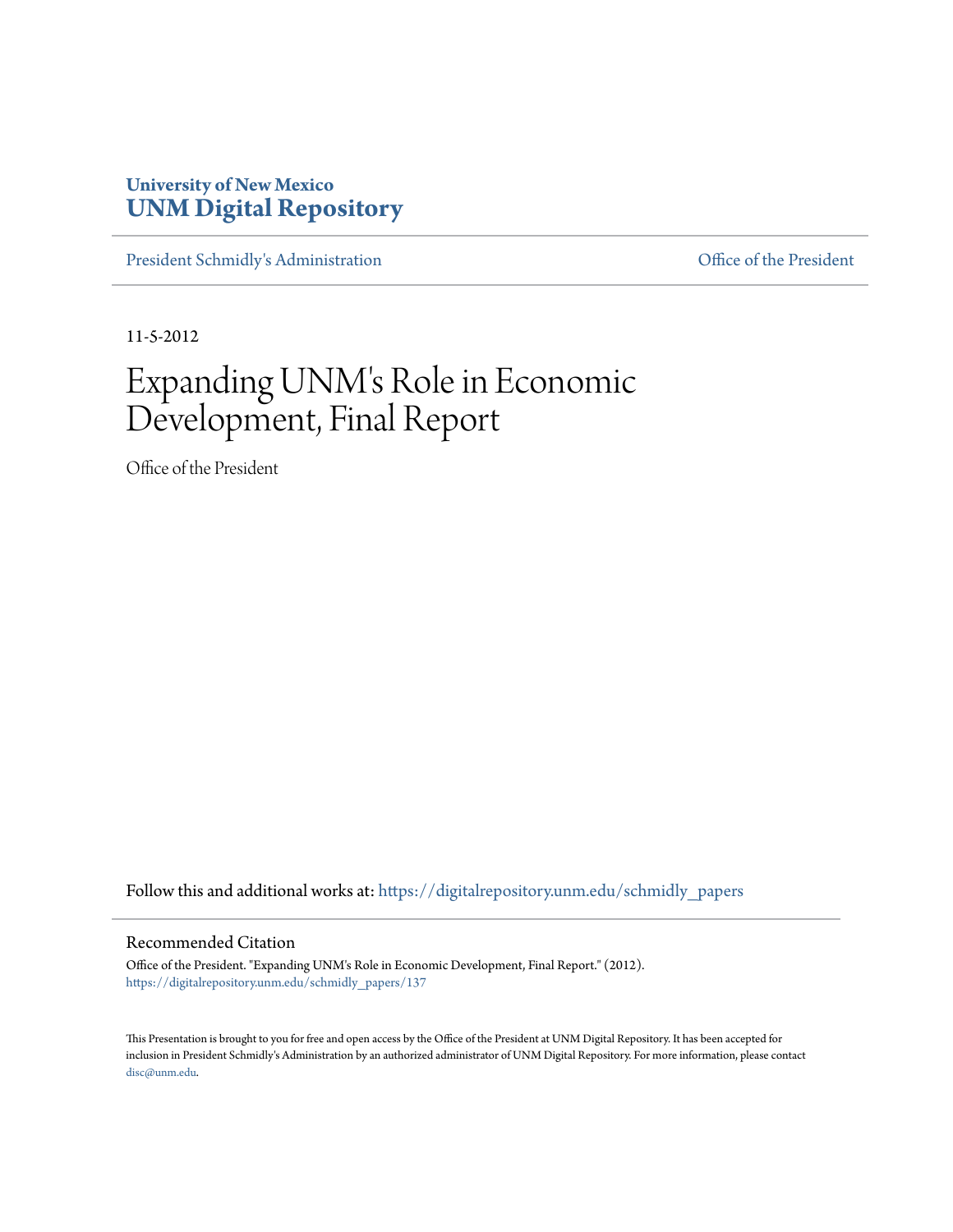





# **Expanding UNM's Role in Economic Development**

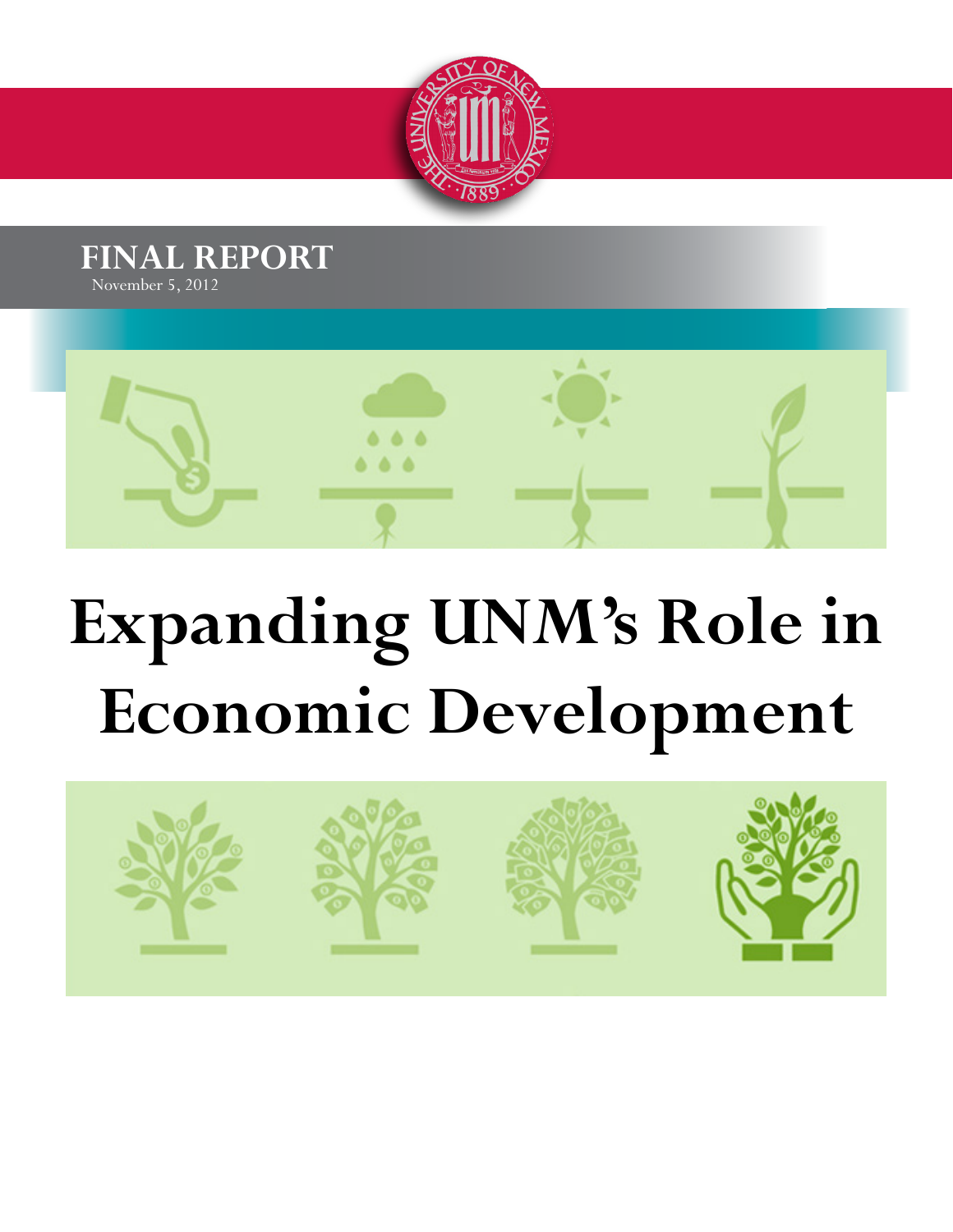

## INTRODUCTION

### **A New and Expanded Economic Development Role for UNM**

Research Universities are now widely regarded as the linchpin to growing modern regional economies. As New Mexico enters its second century, UNM will be called on to play a new, larger, and more strategic role in the development of the state economy.

As a part of UNM President Dr. Robert Frank's effort to develop his UNM 2020 plan, he commissioned a survey of thought leaders and convened an economic development conference to surface a menu of practical ideas and initiatives from which to build a new economic development role.

Today there are thought to be three strategic approaches to economic development:

- Traditional employer recruiting and expansion industry sector building approach
- Innovation and entrepreneurship (also referred to as the Rainforest approach)
- The general approach of capacity building.

While UNM has an obvious central role to play in driving new job creation by increasing the rate and scale of innovation and new enterprise development, there is much the University can do to help elevate the significant array of state and local efforts currently underway to recruit and expand employers, improve the business climate, and develop a qualified workforce.

The work of evaluating and sorting the hundreds of ideas and recommendations heard at the economic conference into actionable initiatives has begun and action is being taken on those that can be implemented with existing resources and partners.

Others initiatives appear to be substantially developed but require planning, organization, funding and staffing before they can be implemented. Still others require additional research and deliberation before they can be implemented.

Most importantly, expectations have been raised and a new level of discussion is underway inside and outside UNM about an expanded elevated role for the University in growing the state economy.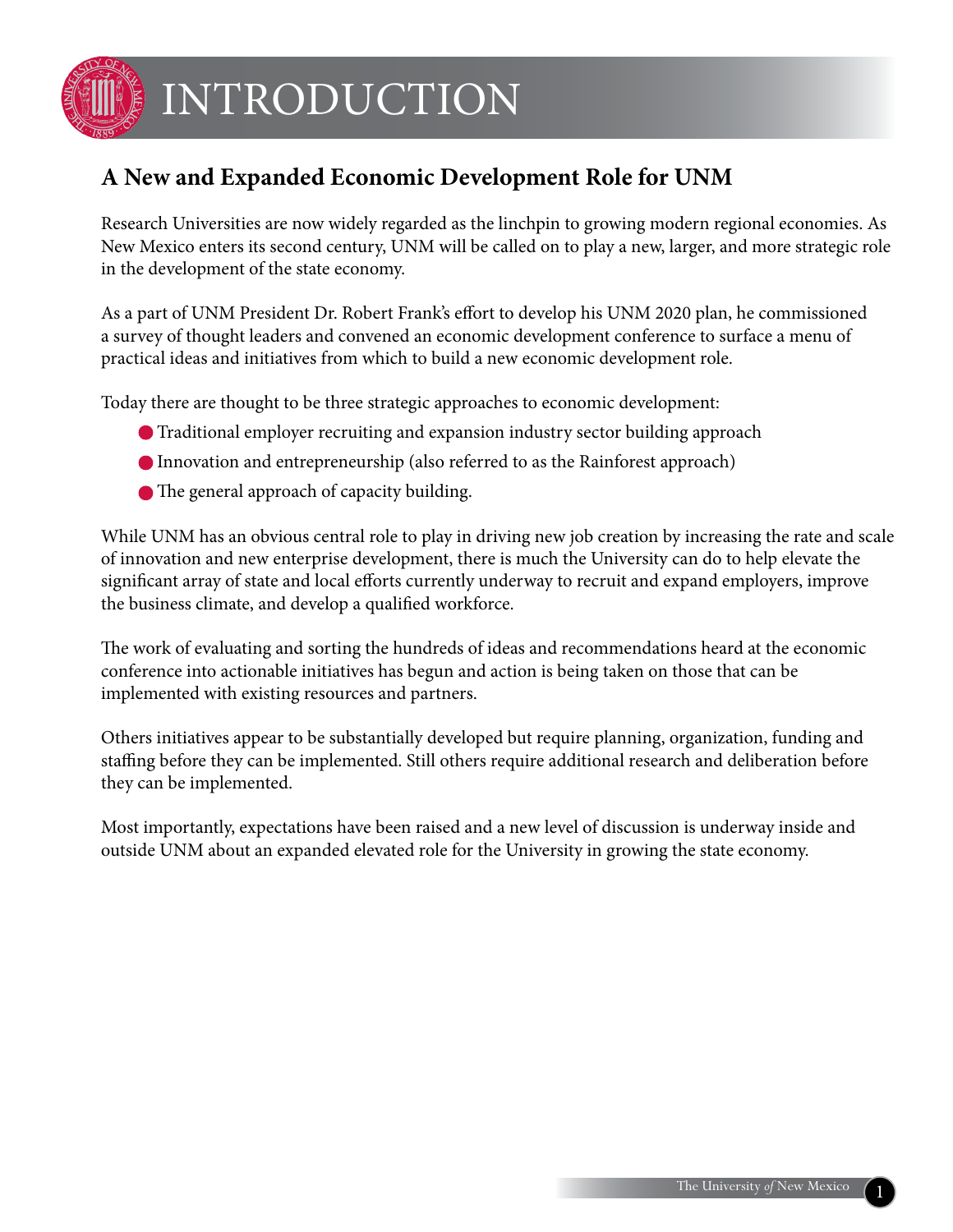

1

3

## CONCEPTUAL FRAMEWORK

New Mexico faces unprecedented economic challenges and opportunities in the decade ahead. Record economic base losses from a protracted recession, and looming cuts in federal government employment, means New Mexico will have to take urgent action to restructure its economy in the decade ahead. This effort will require New Mexico's research universities accepting a bigger and more strategic role in economic development. Incoming University of New Mexico (UNM) President, Dr. Robert Frank, commissioned a thought leader survey and an economic development conference as part of his 120-day listening campaign with the intention to use the results to inform his UNM 2020 plan for the future. The central question posed to thought leaders, interest groups, and conference attendees was, "What could UNM do in the next five to seven years to help the state, its communities, and its employers create more economic base jobs?"

The purpose of the survey work and the conference is threefold:

- Initiate a new conversation, inside and outside the University, about an elevated role in the economic development of the region.
- Surface a maximum number of new ideas and existing initiatives from thought leaders inside and outside the University. 2
	- Begin the process of sorting actionable ideas and initiatives into a short list for implementation and identifying partners.

Ideas and initiatives developed for this report were solicited from over 50 interviews with local and national thought leaders, 10 regional stakeholder charrettes, and deliberations from an economic development conference attended by more than 350 participants. The scope of inquiry focuses on practical, actionable ideas that the University can undertake that would accelerate the development of innovation driven enterprise, accelerate existing economic development efforts around the state, and continue to build workforce capacity.

2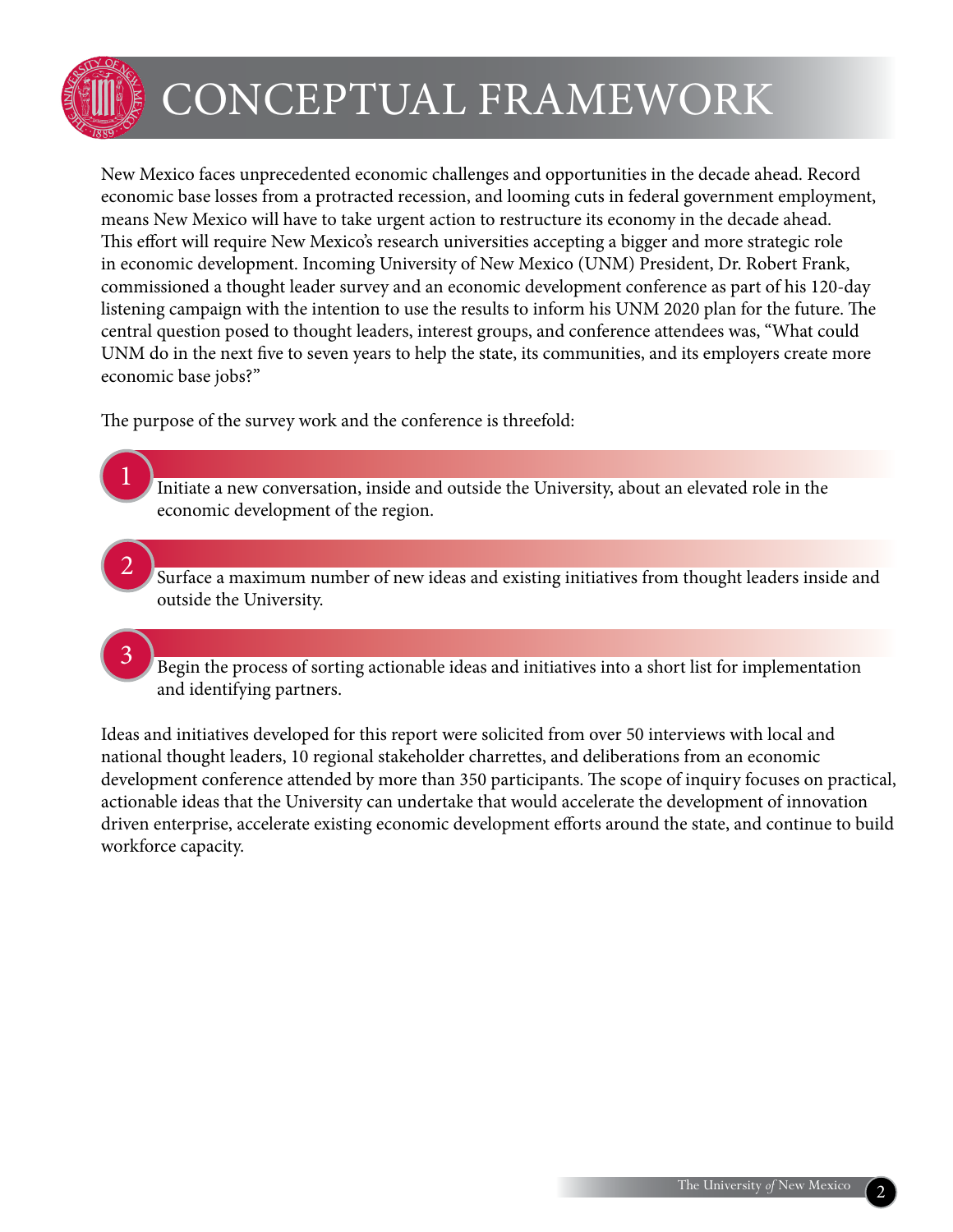## Conceptual Framework

### WHAT IS ECONOMIC DEVELOPMENT? E > P

Economic development is about acting to ensure that the economy of a community or region grows faster than the population.

### Economic > Population

This equation applies whether a community's population is expected to grow, shrink, or remain the same. Any community where the economy is growing faster than the population, or the economy is shrinking slower than the population, will have more revenue per person and every year. In these cases, the households, local business enterprises, charities, school districts, municipal and county governments should each have more revenue per person to serve than they had the previous year. Over time, everyone in town will have the discretionary investment income to finance their improvement agendas. Any community where the economy is growing slower than the population, or where the economy is shrinking faster than the population, faces the bleak prospect of serving more people every year with less and less revenue. In these cases, the only recourse is to cut services and/or raise taxes.

### How Local Economies Work

For the purpose of discussion, it is helpful to think about the community or regional economy as having two parts or two kinds of jobs: income generating and income retaining.

### INCOME GENERATING JOBS

**Economic base jobs** are those where the products and services produced by local residents are sold outside the state. This includes out of state retirees, export services, and federal transfer payments, such as welfare payments, as well as the traditional economic base sectors of tourism, agriculture, mining, oil and gas, manufacturing, disproportional federal employment, and electricity. Also, the local jobs that produce goods and services primarily sold to economic base enterprises for export are income generating jobs. Do not overlook the workers who are self-employed, or free agent workers who work out of their third bedrooms, billing clients or employers who are out of state. The number of economic base jobs, their productivity and wage rates, are what determine the size of a community's economic pie, because they bring in most of the money on which the economy runs.

**Research Universities are economic base jobs employers** to the extent that they bring new money into the state from research grants, licensing fees on intellectual property, faculty consulting, out of state tuition, and tourism from sports, entertainment events, and conferences. They can also play a crucial role as an impact partner when the University helps employers, and public and private and communities implement their job creation strategies.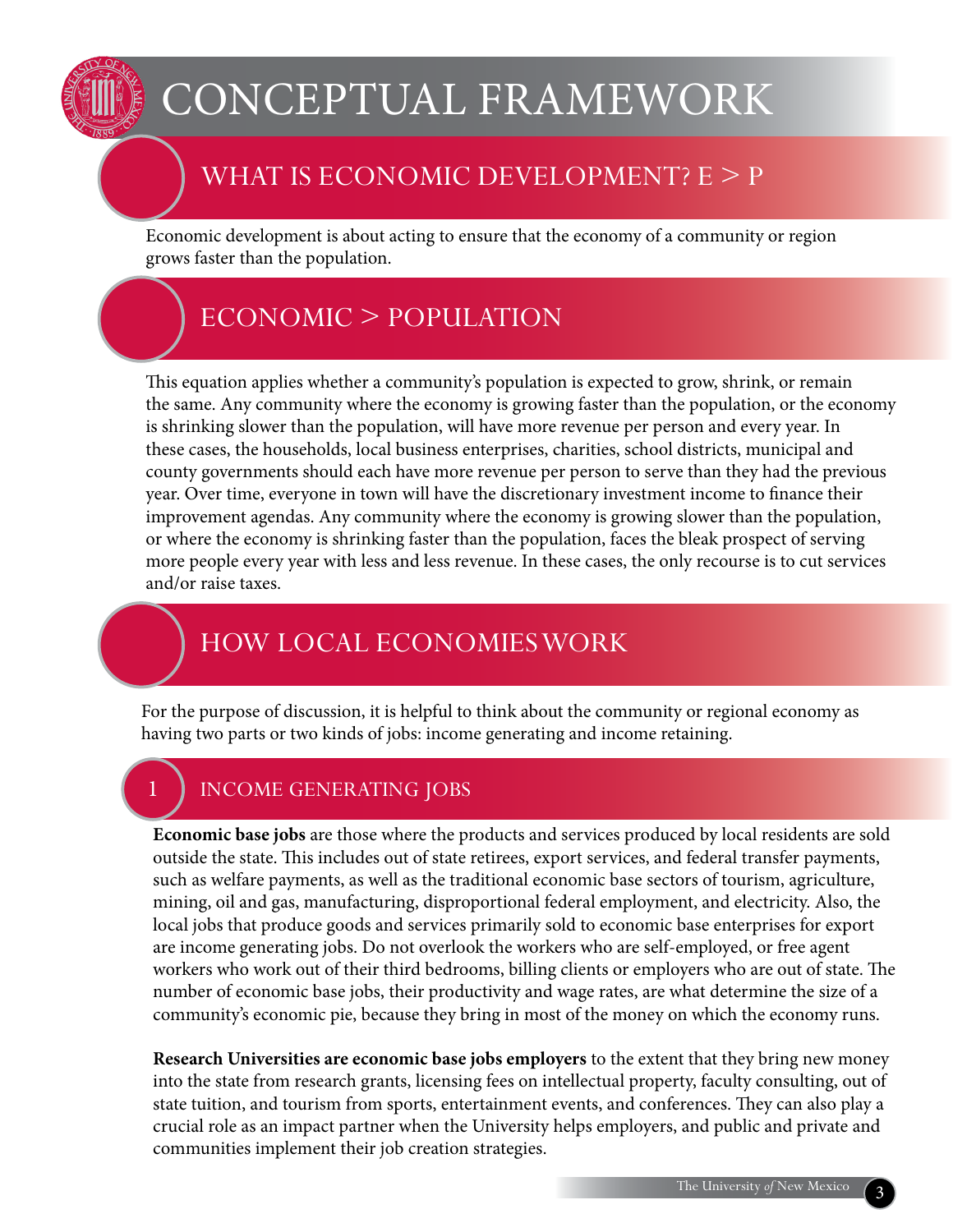

## Conceptual Framework

### 2 Income Retaining Jobs

**Non-economic base jobs** are those where local residents work to produce goods and services sold primarily to fellow residents or non-economic base enterprises. These jobs are important to the local economy in a different way. The number and nature of these service sector jobs profoundly affect how long the money brought in by the economic base employers circulates in the local economy, and how much goes into the local tax base, businesses, institutions and households. Communities that lack a complete spectrum of retail and commercial services send local residents out of town to spend the community's economic base income much faster than those that do. Adding jobs in the service sector only helps if they produce the goods and services the community is currently going out of town to buy. Adding more fast food restaurants, for example, rarely helps to grow the economy or stop someone from going out of town to eat. It merely divides the community's fast food market, or slices of the economic pie, into smaller pieces. Otherwise, a community could solve all of its employment problems by opening up 100 new fast food restaurants every year. On the other hand, if the community has no general merchandiser, forcing local residents go to a neighboring economy to do their shopping, recruiting a Target, K-Mart or Wal-Mart would make the local economy bigger, without necessarily increasing the economic base.



In an economic contraction scenario, lost economic base jobs trigger cascading losses in service jobs thereby diminishing the net worth of local residents and businesses and eroding the tax base.

4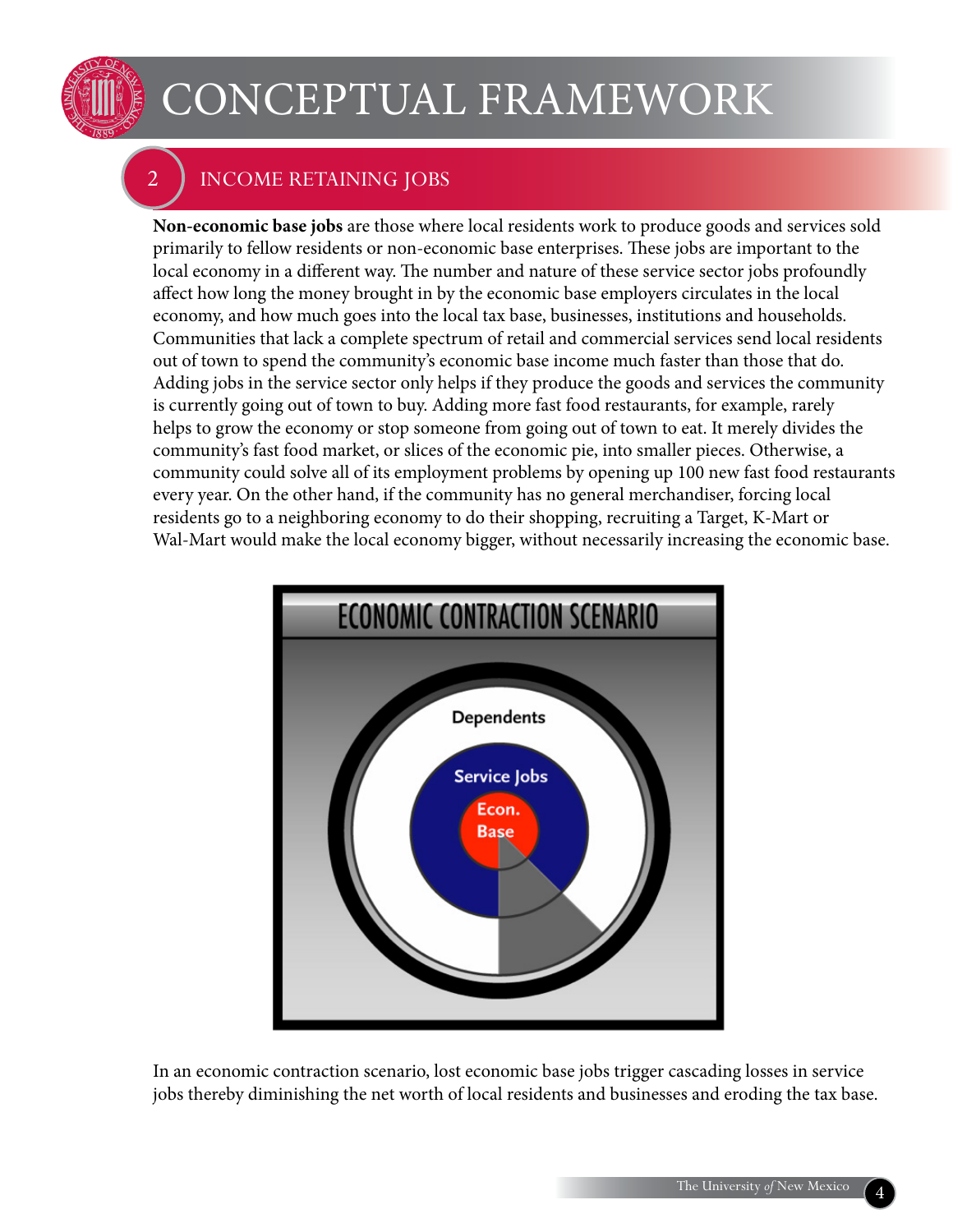

## Conceptual Framework

## Ways to Create Economic Base Jobs

- Expand and retain existing economic base employers
- **O** Convert local service sector businesses into economic base employers by encouraging them to export
- Start new businesses
- Recruit new employers from outside the region
- Help start up independent and self-employed workers
- Recruit independent and self employed workers from outside the region

Convert independent and self-employed workers to economic base by encouraging them to export

### Three Primary ProgramApproaches

For the purposes of this assignment, ideas and initiatives were organized under three broad approaches of economic development activity.

**The Innovation and Entrepreneurship Approach (The Rainforest Approach)** is characterized by a regional effort to purpose build an economic eco-system that can produce scale increases in local job creation from innovation and entrepreneurship. This approach is relatively new less directed, and program methodologies are still evolving. There is a big difference between observing a new pattern in the way economic base jobs are being created in a region and having a program methodology where money and staff resources invested produce new economic base jobs that otherwise would not have occurred. While crucial for the future, this approach alone will be unable to produce enough jobs in the short term to get the state economy growing again.

**The Employer Focused or Sector Based Approach** is carried out by state and local program efforts targeting certain industry sectors and investing in marketing and capacity building strategies, proactively recruiting, expanding and retaining employers, and developing the cluster efficiencies that create local competitive advantage. While the effectiveness of this approach has been reduced by a slower growing and more uncertain economy, it is still the dominate approach of New Mexico's state and local economic development apparatus and essential for making the job numbers needed in the short and mid-terms.

**The Capacity Building Approach** is a more passive, less directed approach, characterized by general efforts to improve the capacity and quality of life of a community. The underlying rationale is the assumption that improving the local education system, infrastructure, tax and regulatory environment, crime rate, housing and/or environment, will make the community more attractive to economic base employers and their workers. While elements of this approach are crucial to both Traditional Employer and Innovation-Based strategies, it is used as the default approach when communities elect not to invest directly in a Traditional Employer or Rainforest effort.

5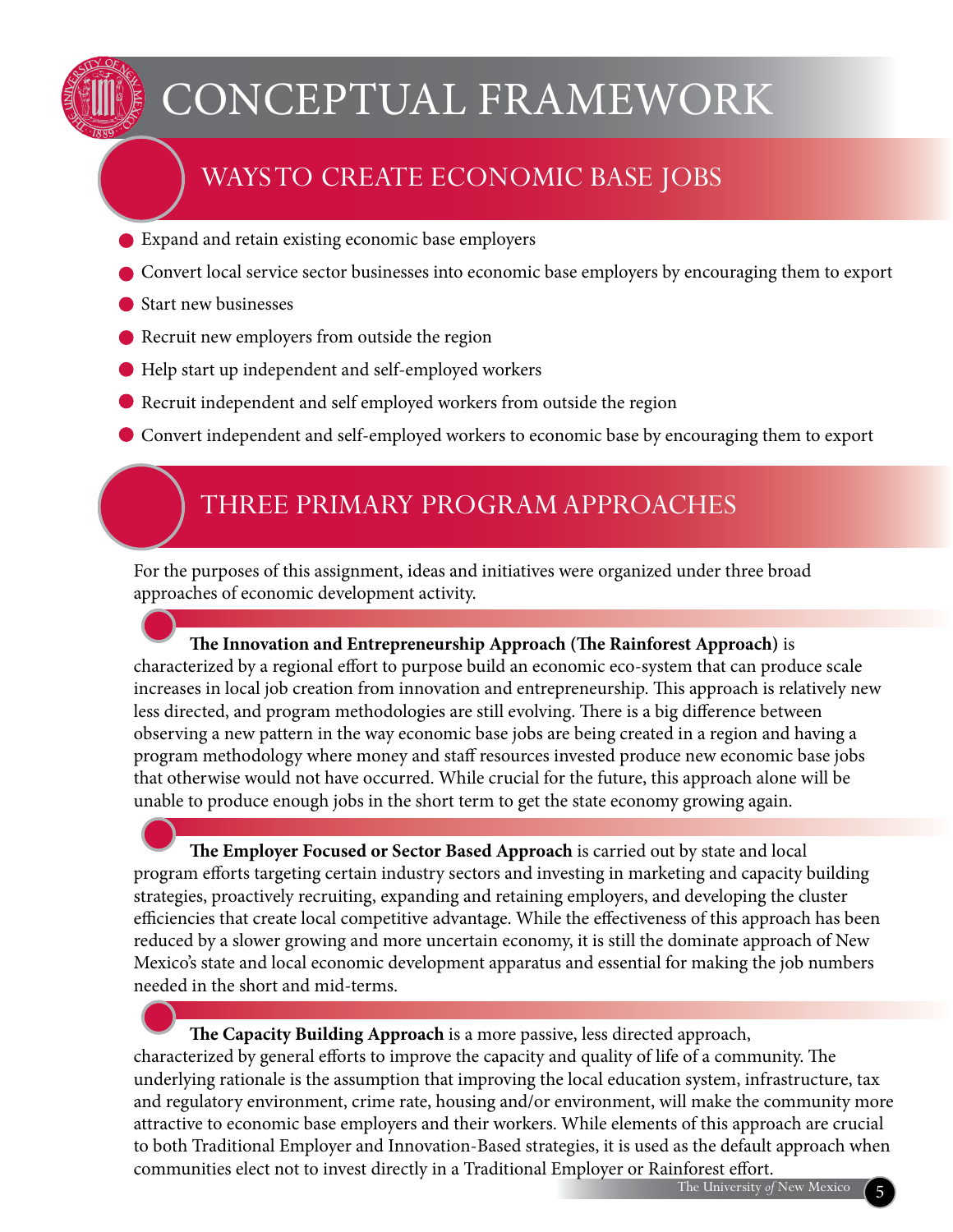

## PREDICAMENT

As we mark the Centennial, New Mexico finds itself in the midst of the greatest economic crisis since statehood. After losing between 40,000 and 50,000 jobs, in the worst recession in history, the state is on the brink of a suffering a second, even more devastating cycle of job losses from the downsizing of the federal government operations in New Mexico. The ABQ Metro area is in its 40th consecutive month of job contraction. Communities with UNM sites (Taos, Los Alamos, Rio North, Gallup, and Valencia) are each facing similar economic and demographic crises of their own.



## JOB CREATION NEEDS

After factoring in natural population growth, the New Mexico economy will need to create more than 100,000 net new jobs to recover to pre-recession employment levels by 2022. This would require 40,000 jobs to replace those lost since the recession, and the additional 50,000 jobs to replace those lost from sequestration and the taking of New Mexico's federal jobs. If another 10,000 additional new jobs are needed to support new population growth in the decade ahead, the state would have to create a total of 100,000 new jobs to return to 2007 employment levels. To achieve this, the state will have to create 40,000 net new economic base jobs to trigger the 60,000 jobs expected to be added in the service sector.



| Economic |        | Service |     |         |                              |
|----------|--------|---------|-----|---------|------------------------------|
| Base     |        | Sector  |     | Total   |                              |
| 17,000   | $^{+}$ | 23,000  | $=$ | 40,000  | to replace current jobs lost |
| 20,000   | $^{+}$ | 30,000  | $=$ | 50,000  | to replace future job loss   |
| 3,000    | $^{+}$ | 7,000   | $=$ | 10,000  | to support population growth |
| 40,000   | $^{+}$ | 60,000  | $=$ | 100,000 | total jobs needed            |
|          |        |         |     |         | The University of New Mexico |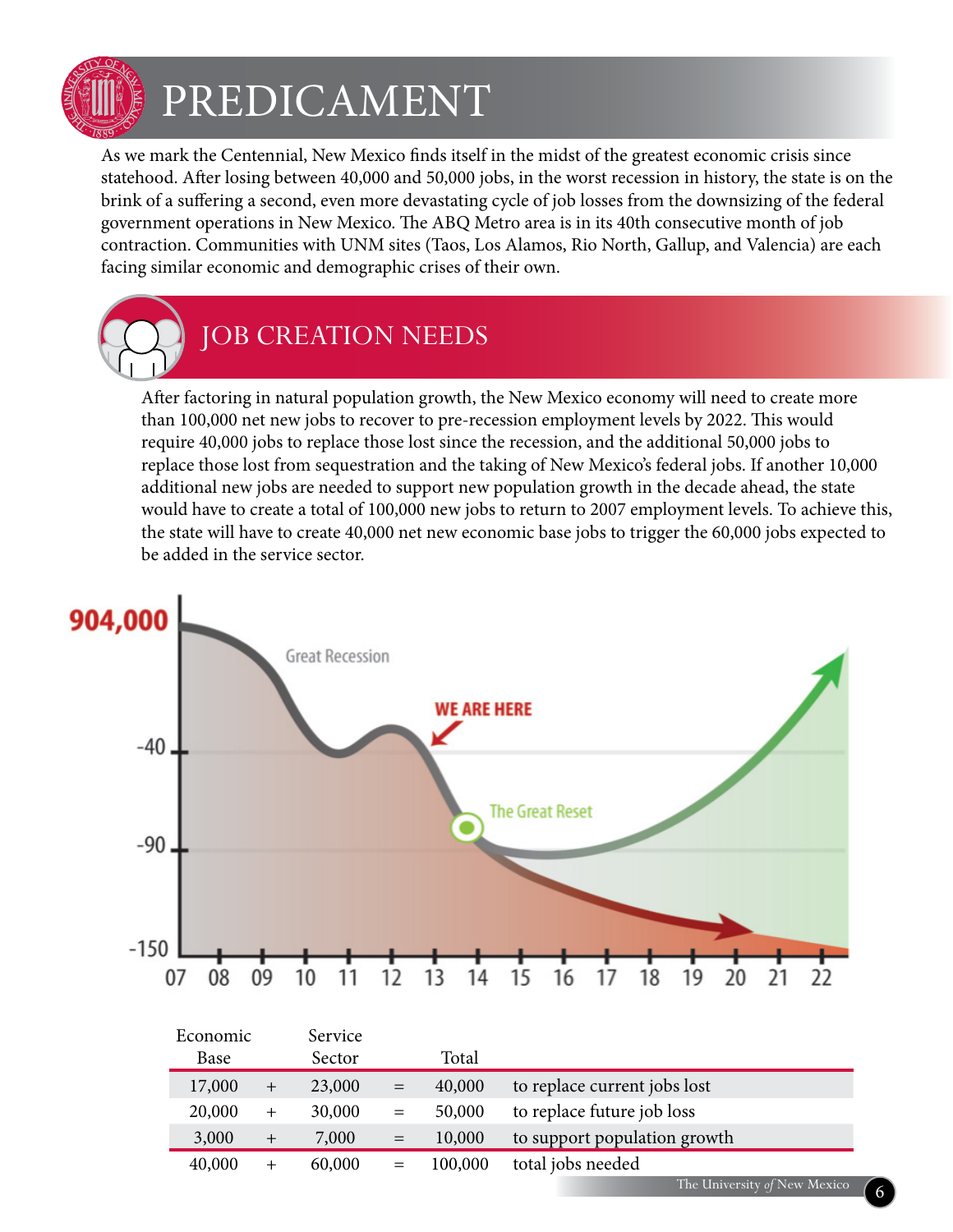

C

## The Process

A combination of thought leadership interviews and interest group charrettes were conducted to surface ideas and initiatives, as well as supplement and inform the conference and breakout sessions. An open invitation for an interview, along with a discussion questionnaire, were extended to 100 thought leaders and 20 key business and community groups, resulting in 53 thought leader interviews and 7 interest group charrettes, prior to the conference. The ideas, initiatives, and insights collected were used to help structure the conference breakout sessions and round out the discussion groups.

To streamline conversations and help organize the range of input on the subject, respondents were asked to sort relevant thoughts and ideas into three general categories or approaches:

- **Rainforest Approach:** What, specifically, can UNM do help accelerate the rate and scale of innovation and entrepreneurship in our communities? **Employer Focused or Sector Based Approach:** What, specifically, can UNM do to help the A B
	- community's economic development program create more jobs?
	- **Capacity Building Approach:** What, specifically, could UNM do to help businesses or organizations add more jobs?

Respondents were also asked to stay focused on specific ideas that the University, more precisely, the new UNM President, could do to create economic base jobs in the next 5-7 years.

Following the Conference, the team met with the President's Economic Development Advisory Committee and began prioritizing the actionable initiatives for final deliberations for action and inclusion in the UNM 2020 Plan.

7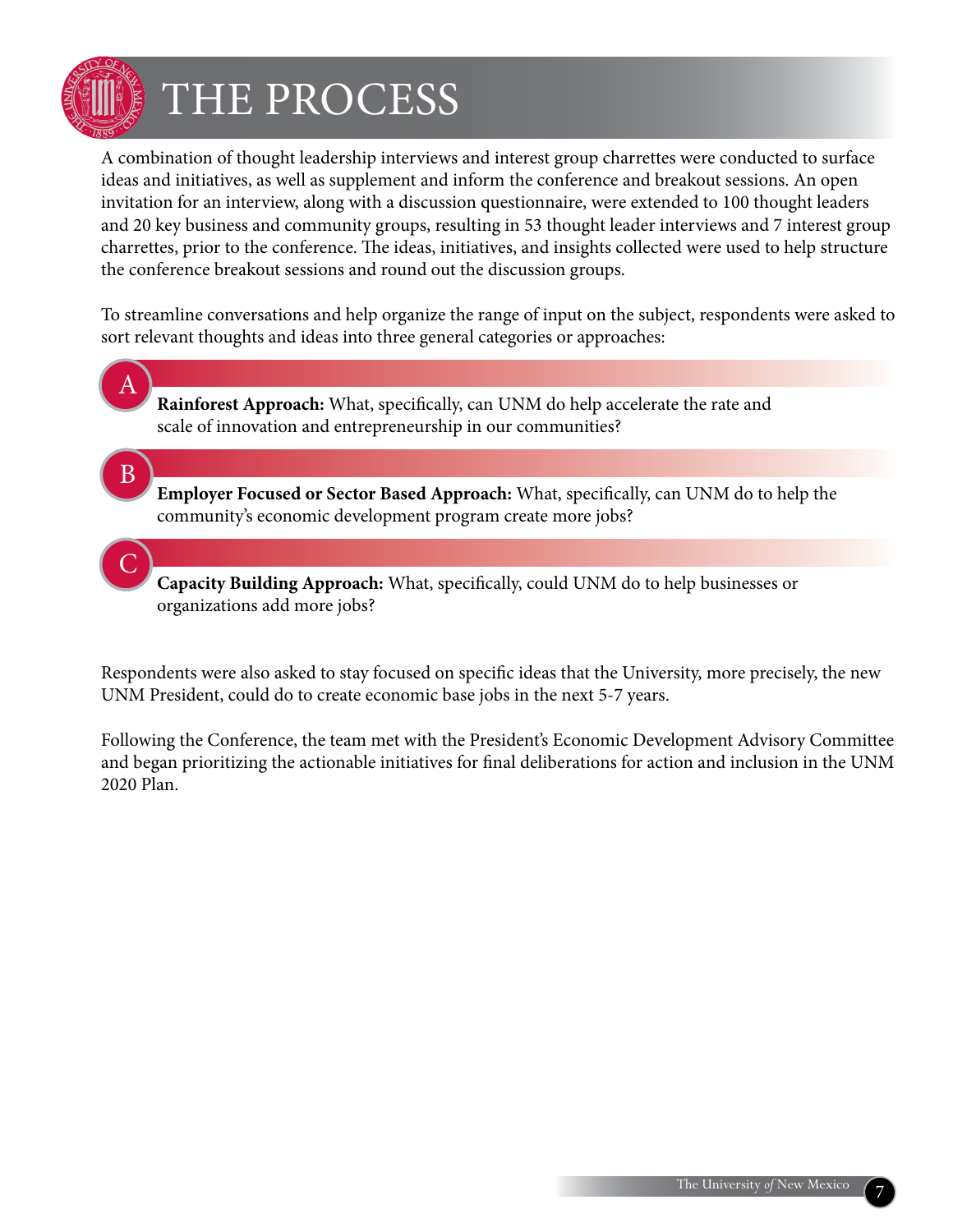

### Value and Implementation Criterion

A criterion is crucial for evaluating and prioritizing an economic development agenda. There are two questions that drive the selection and prioritization process: What is most important? How soon and how hard is it?

#### Value Criteria - What is most important

- 1. Job Creation Number of economic base jobs, total jobs
- 2. Enterprise Creation Number of enterprises created, expanded, attracted
- 3. IP Created Number of and value of discoveries, disclosures, patents and licenses
- 4. Brain Gain Number of students placed and retained in local jobs
- 5. Earning Potential Direct revenue to UNM from outside the state
- 6. Political Capital Good will developed from service value delivered
- 7. Improves Prowess of University Ranking, reputation, visibility
- 8. Contributes to Other Goals International and out of state students, STEM, student success, graduation, time to graduation, NM job placement

#### Implementation Criteria - How Soon and how hard is it?

- 1. Presidential Control/Influence Ability to implement
- 2. Readiness Can implement immediately vs requires planning to start
- 3. Inertia There is already significant support or momentum
- 4. Result Horizon Could see results immediately vs will take time to move
- 5. Support of Deans and Faculty Supportive, neutral, mixed, hostile
- 6. Leverage There are significant opportunities to partner with others
- 7. Funding Shared, grants and appropriations, or UNM discretionary funds
- 8. But For It won't happen without our leadership and involvement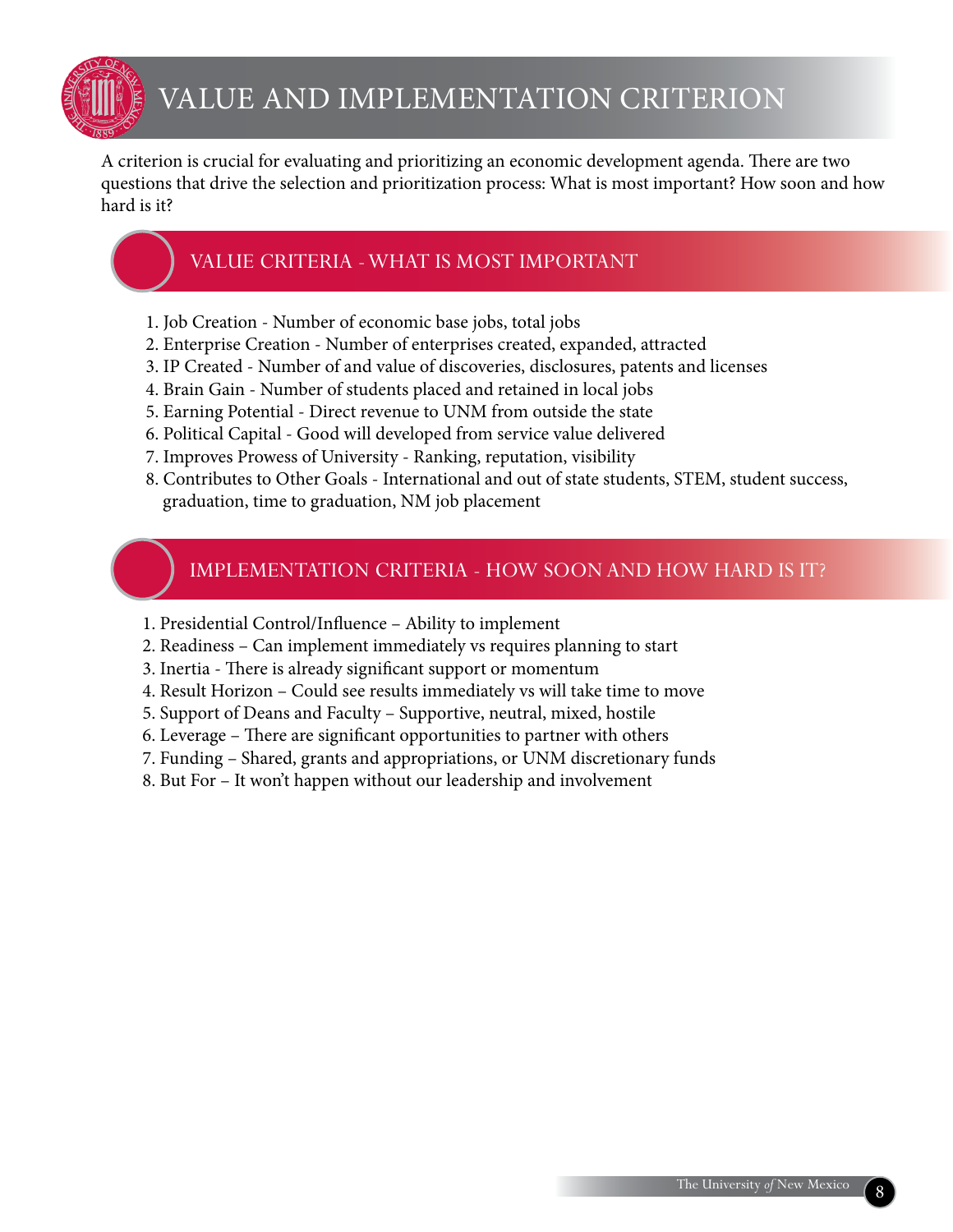

## TOP INITIATIVES LIST

### Rainforest Approach

- Develop STC 3x Plan
- • Venture Funding Continuum
- • UNM First to File Process Advantage
- • Rainforest Ecosystem Project T2VC
- Innovation to Enterprise District
- Live/Innovate/Play Complex
- **UNM Low Tech Incubator**
- **Ideation to Enterprise Campaign**



### Employer - Sector Approach

- • UNM Federal Contract Management Initiative
- **NM Regional Procurement Collaborative**
- • UNM Internal Economic Base Growth
- Employer Engagement (Job Creation)
- • Health and Bio Med
- Solopreneurs
- • Advanced Computing and Cyber Security
- **Energy, Water & Environment**
- Tourism, Sports & Entertainment



### Capacity BuildingApproach

- **BBER Expansion**
- **Cultural Conversion Initiative**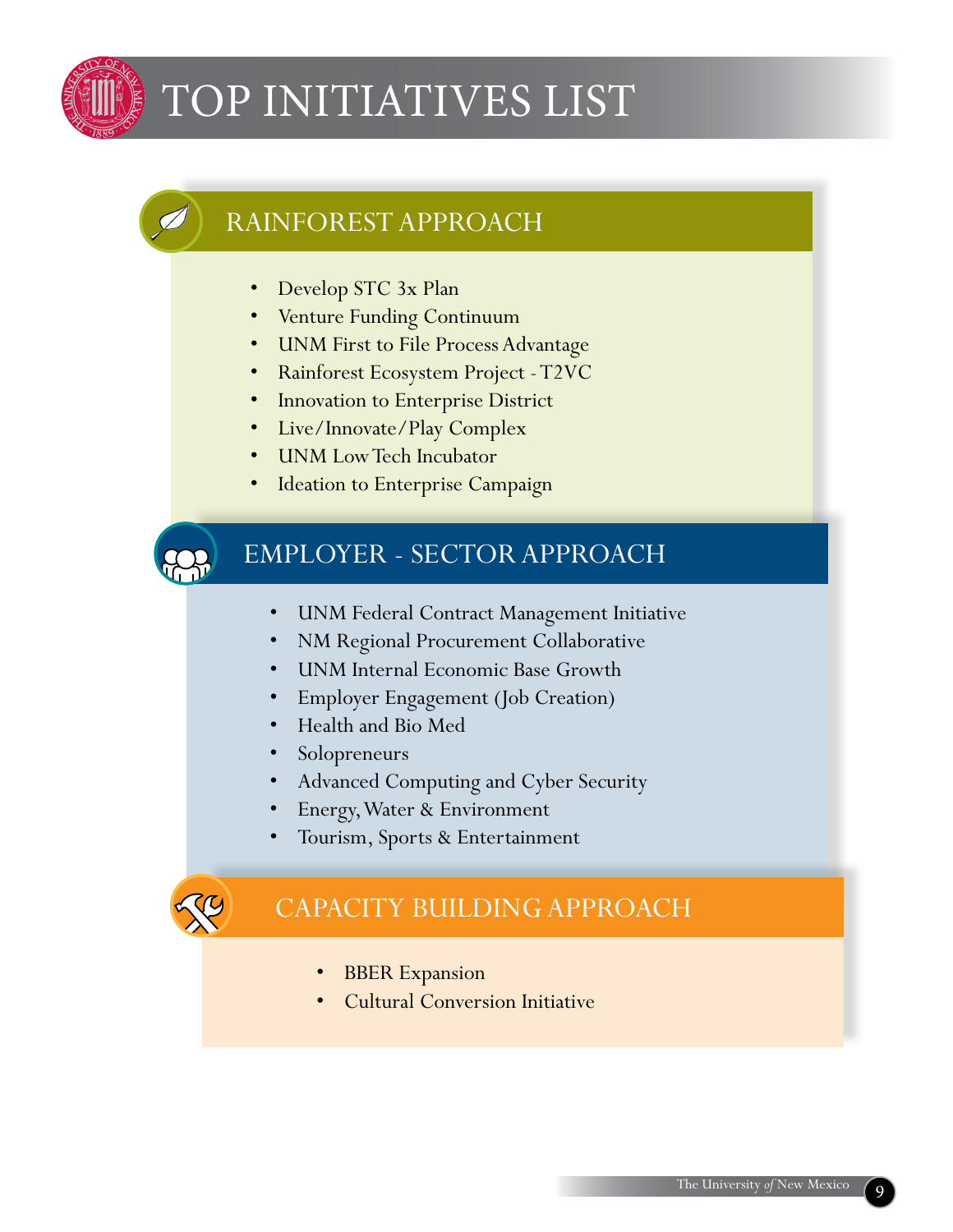### Rainforest approach

#### Develop STC 3X Plan

| Initiative:          | In order for innovation and enterprise development to move the needle on economic base job<br>creation in the region in the near term, a scale increase in the pace and quality of local inno-<br>vation and subsequent conversion of that innovation to local enterprise must happen. UNM.<br>STC is the region's primary locus for finding, processing, promoting, and converting local<br>advances in science and technology into enterprises that employ New Mexicans. UNM.STC is<br>working on a plan to elevate and accelerate production of new enterprise starts from 5-7 per<br>year to 15-21. |
|----------------------|---------------------------------------------------------------------------------------------------------------------------------------------------------------------------------------------------------------------------------------------------------------------------------------------------------------------------------------------------------------------------------------------------------------------------------------------------------------------------------------------------------------------------------------------------------------------------------------------------------|
| Key<br>Components:   | • Venture funding continuum<br>• First to File process advantage<br>• UNM Innovation Asset Map<br>• Employer Engagement Initiative<br>• Rainforest Complex project<br>• UNM Ideation Campaign<br>• Consider broadening the scope of the program to include non-technical and non-UNM<br>ideas.                                                                                                                                                                                                                                                                                                          |
| Expected<br>Results: | • A Scale increases in the number of and the value of enterprises started<br>• Jobs created<br>• IP developed<br>• Program investment,<br>• Program ROI<br>• New programs, resources<br>• Improved regional and national reputation, etc.                                                                                                                                                                                                                                                                                                                                                               |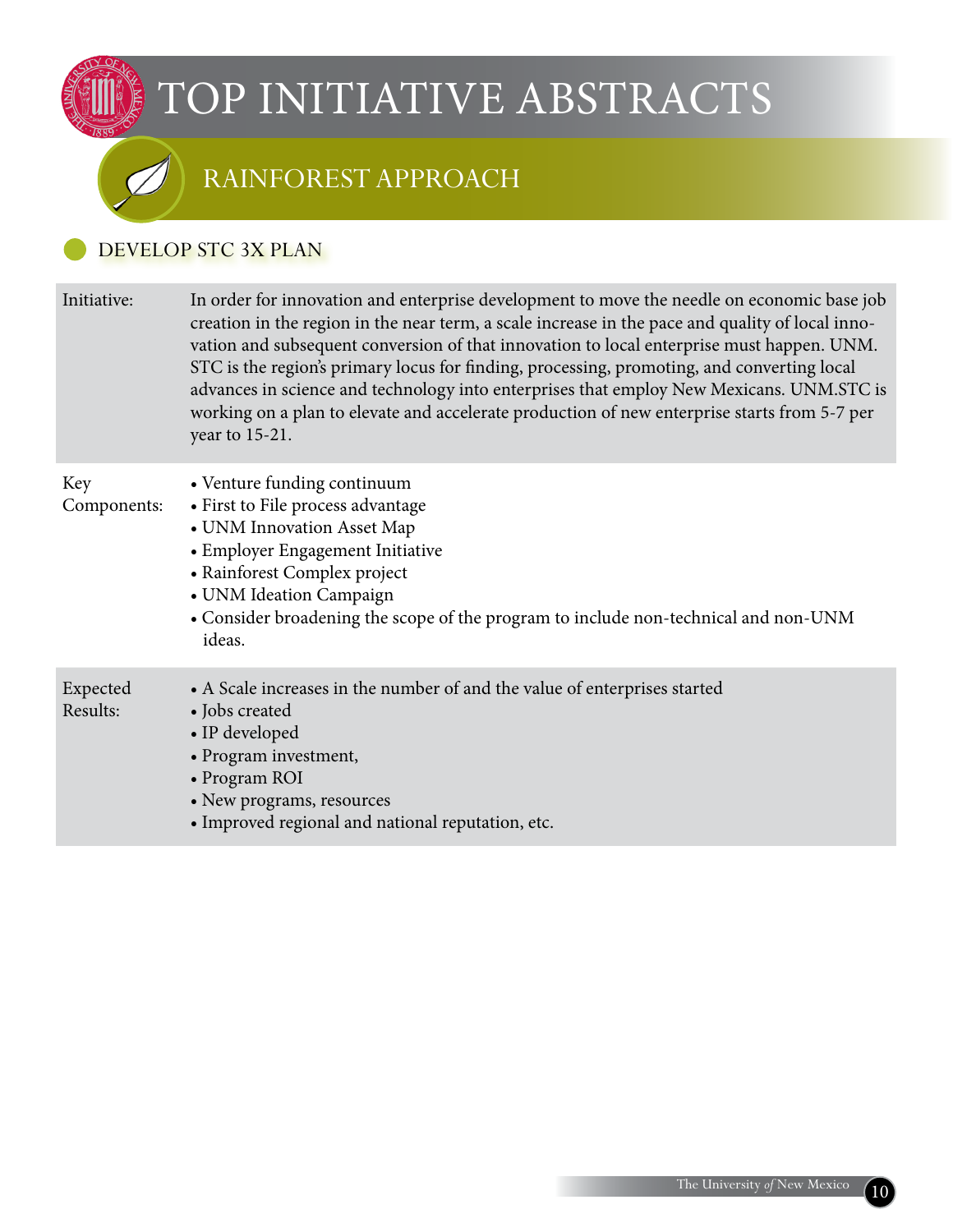### Rainforest approach

#### Venture Funding Continuum

Initiative: Create a venture-funding continuum that serves as a central clearinghouse for funding the emerging "innovation to enterprise" sector of the NM economy. Design and build a new public/private organization that would consolidate, coordinate and accelerate current efforts to seek out, fund and develop economic opportunities flowing from basic and applied research and technology transfer between research laboratories and firms. The organization would provide seed capital for new, innovative firms and their products, and help recruit key scientific, technical and management talent.

#### Key Components:

- Revival or re-activation of the state's commitment of severance tax funding support. Review the existing Severance Tax Permanent Fund unutilized/under-utilized economically targeted investment formulas for re-direction. There are currently over \$1.5 billion in existing, legislatively approved (and designated for economic development) targeted investment pools under the \$3.5 billion Severance Tax Permanent Fund (STPF). Without reducing the corpus, over \$1 billion of these designated resources are not currently being utilized or deployed.
	- An integrated program framework similar to Oklahoma's Center for the Advancement of Science and Technology. (www.ok.gov/ocast)
	- An independent review board of science and industry capital providers to assess proposals.
	- A UNM Foundation driven seed funding consortia of NM foundations and angel investors that run a "Venture Light" program, where individuals pitch ideas for \$5,000 to \$10,000 in early seed funding.
	- An EB-5 regional center as a conduit for non-recourse, foreign direct investment.
	- A second stage maturation fund.

Expected Results: More projects funded, more retained in NM over the maturation process, a return of between 3:1 and 11:1 on the resources invested, \$1 billion commitment over 10 years, which could mean more than an additional \$6 billion invested in NM's economy over the next decade, and an incremental jobs impact of more than 40,000 new high wage jobs created.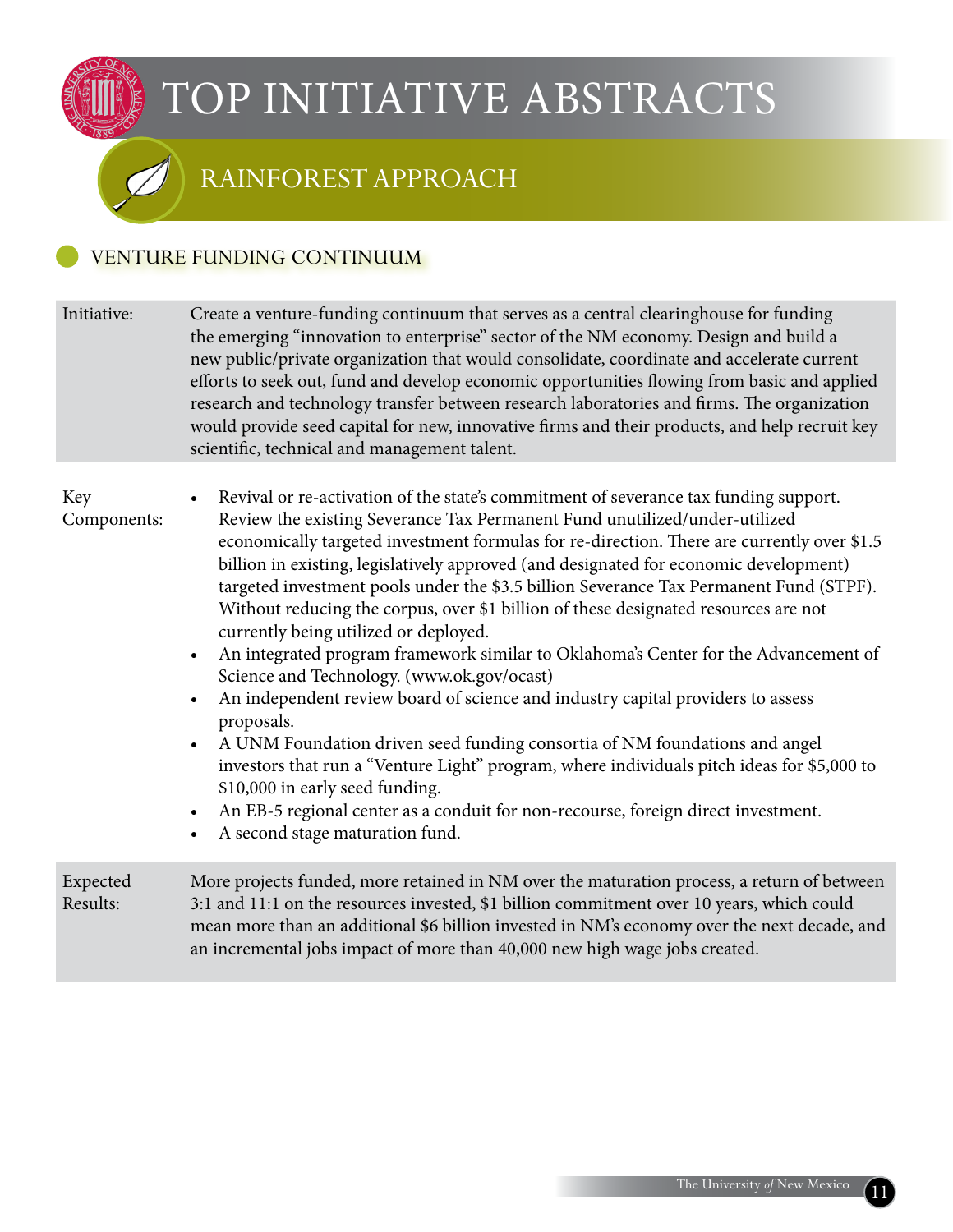### Rainforest approach

#### UNM FIRST TO FILE PROCESS ADVANTAGE

| Initiative:          | In the wake of escalating risk and uncertainty, resulting from the new AIA first to file patent<br>rule changes, STC.UNM should research and develop a proprietary process, built around a<br>low-hassle, encrypted protocol enabling digital journaling of collaborative contact. It could<br>deter IP theft (defections), enhanced investor reliance, attract new IP traffic from outside<br>the state and enhance the University prowess within the global innovation to enterprise<br>community.                                                                                                                                                                                                                                                                                                                                                                                                                                                                     |
|----------------------|--------------------------------------------------------------------------------------------------------------------------------------------------------------------------------------------------------------------------------------------------------------------------------------------------------------------------------------------------------------------------------------------------------------------------------------------------------------------------------------------------------------------------------------------------------------------------------------------------------------------------------------------------------------------------------------------------------------------------------------------------------------------------------------------------------------------------------------------------------------------------------------------------------------------------------------------------------------------------|
| Key<br>Components:   | Digital verification of collaborative activity could support the application of "sanctions"<br>within the system. The objective is to create a "trusted dome" or a kind of virtual Bell Labs<br>within which to collaborate in relative IP safety.<br>System's "enforcement structures" must be designed to gain both initial UNM investigator<br>$\bullet$<br>acceptance now and external investigator acceptance later. Imposing collaborative<br>"frictions", far more stringent than today's PI journals, must be weighed against<br>conclusions regarding their contribution to your system's added reliability to prospective<br>private and public investors.<br>With respect to such a system's licensure as a platform on which to collaborate post<br>$\bullet$<br>AIA patent prosecution of that process (likely as a business method) should be initiated<br>immediately, while everyone is still operating under the existing, more reliable FTI<br>format. |
| Expected<br>Results: | Innovators will bring their IP and enterprise development activity to STC.UNM, creating<br>a scale increase in number and value of IP, resulting in a scale increase in local enterprise<br>activity.                                                                                                                                                                                                                                                                                                                                                                                                                                                                                                                                                                                                                                                                                                                                                                    |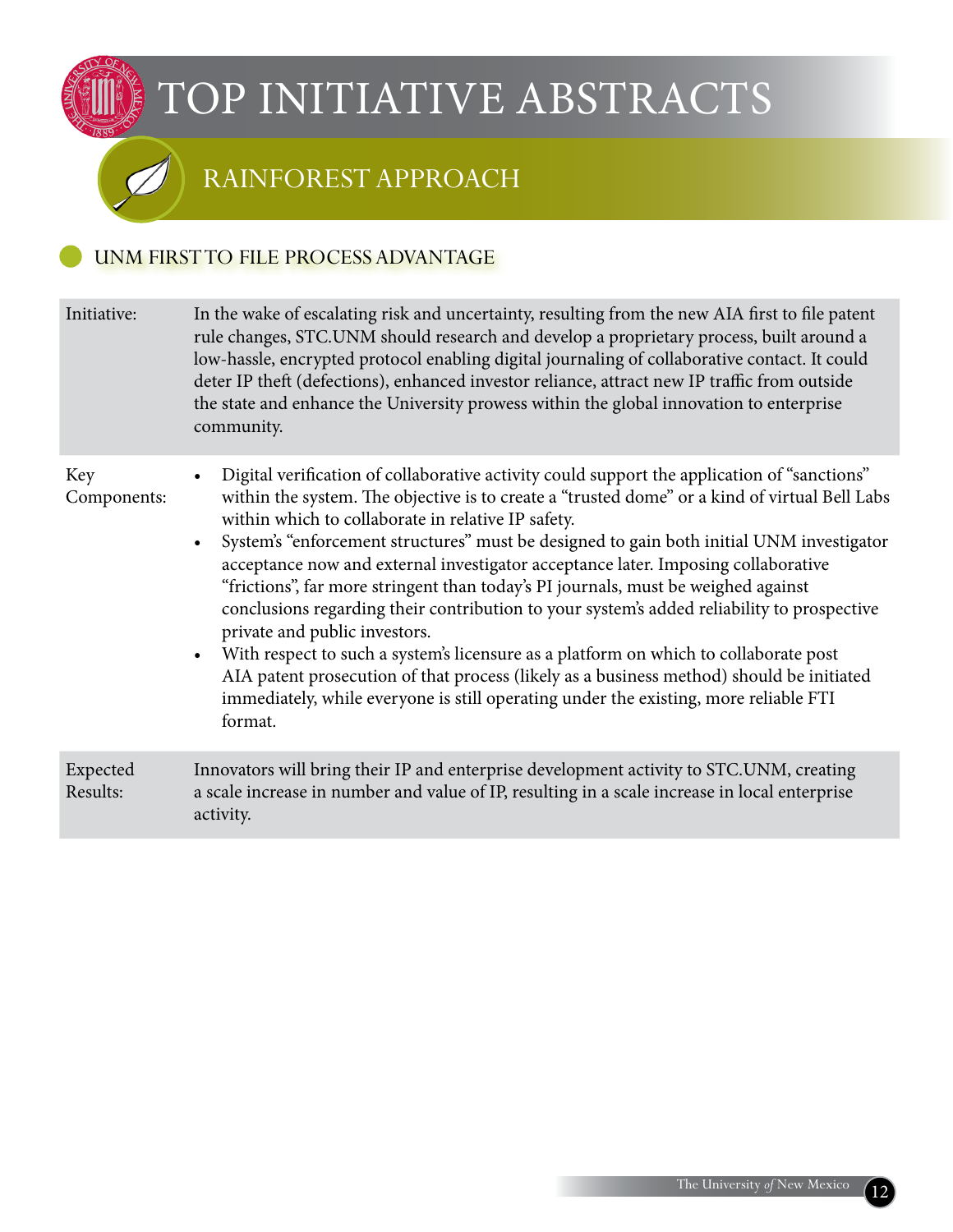### Rainforest approach

#### RAINFOREST ECOSYSTEM PROJECT - T2VC

| Initiative:          | UNM should capitalize on an emerging strategic relationship with innovation and<br>entrepreneurship thought leader, Victor Hwang, and his venture capital firm, T2VC and<br>Rainforest Architects Institute, to help New Mexico develop a formal approach to building<br>the ecosystem required to achieve scale increases in the rate and quality of innovation driven<br>entrepreneurship.                                                                                                                                                                                                                                                                                                                                                                                                                          |
|----------------------|-----------------------------------------------------------------------------------------------------------------------------------------------------------------------------------------------------------------------------------------------------------------------------------------------------------------------------------------------------------------------------------------------------------------------------------------------------------------------------------------------------------------------------------------------------------------------------------------------------------------------------------------------------------------------------------------------------------------------------------------------------------------------------------------------------------------------|
| Key<br>Components:   | • Talent Registry, Funding Continuum, External Outreach, Ideation Campaign, Cultural<br>Conversion Curriculum, I>E District                                                                                                                                                                                                                                                                                                                                                                                                                                                                                                                                                                                                                                                                                           |
| Expected<br>Results: | • Increased access for New Mexico entrepreneurs to venture capital from T2VC and their<br>allies.<br>Increased access to world-class keystone players, i.e. marketing, management, and technical<br>$\bullet$<br>talent.<br>Increased access to new enterprise opportunities from his rapidly expanding global network<br>$\bullet$<br>of innovators.<br>Special access to international world-class students, faculty and thought leaders.<br>$\bullet$<br>A global marketing platform to promote the academic and entrepreneurial prowess of UNM<br>and the State.<br>Leverage his international reputation and acumen as a thought leader to educate and<br>$\bullet$<br>motivate state and local business leaders and policy makers on the opportunities and the<br>importance of developing this crucial sector. |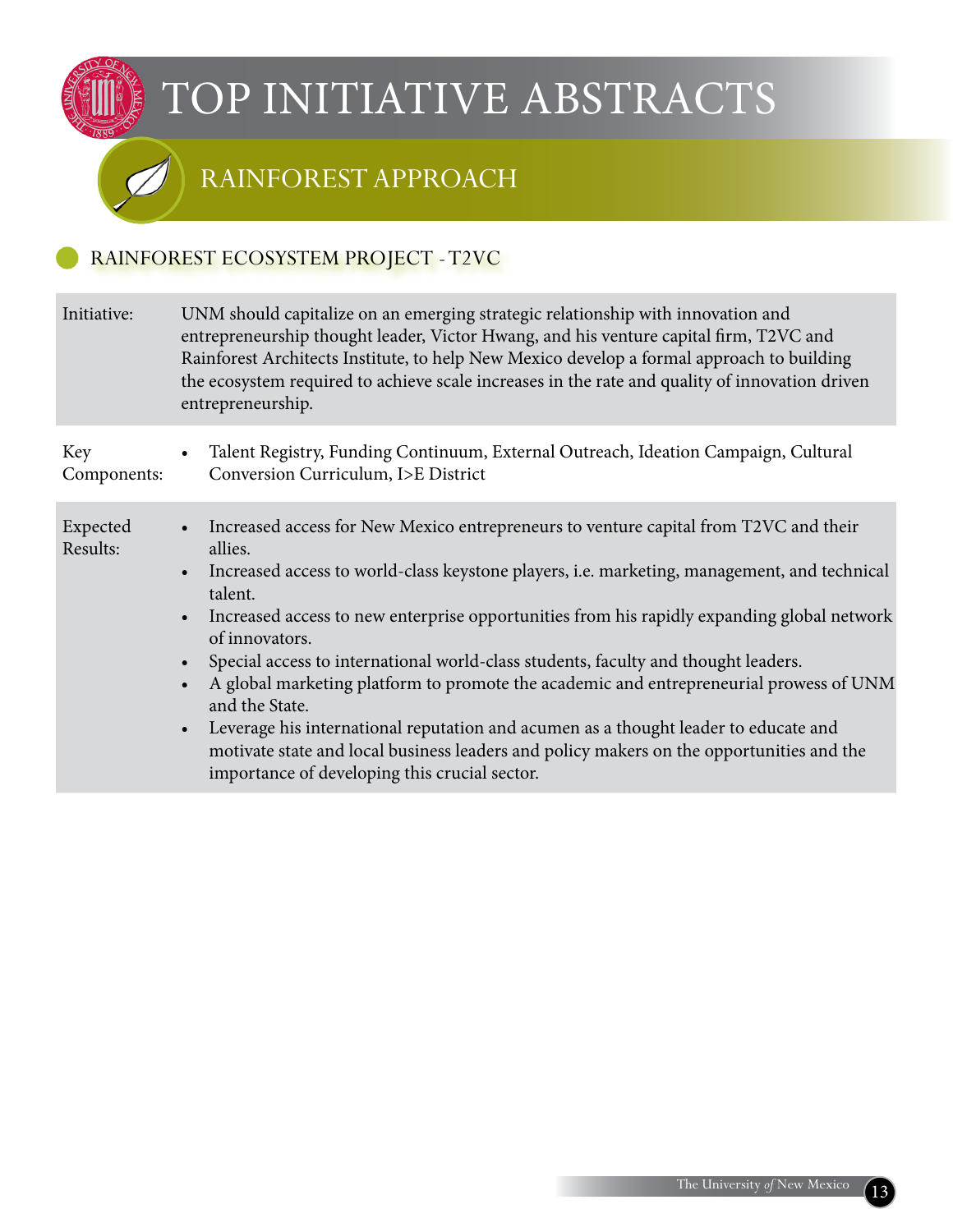### Rainforest approach

#### Innovationto enterprise district

| Initiative:          | Establish an Innovation to Enterprise District Development Organization to drive the<br>Rainforest approach to economic development in the area. The District would be a public-<br>private consortia of the current players in the I>E space, and would include STC.UNM, UNM<br>Main Campus, Medical Campus, South Campus, CNM, Downtown Albuquerque, Nob Hill,<br>Mesa del Sol, Sandia Science and Tech Park, and WESST, as well as private operations, such as<br>the Bio Tech Center.                                                                                                                                                                                                                              |
|----------------------|------------------------------------------------------------------------------------------------------------------------------------------------------------------------------------------------------------------------------------------------------------------------------------------------------------------------------------------------------------------------------------------------------------------------------------------------------------------------------------------------------------------------------------------------------------------------------------------------------------------------------------------------------------------------------------------------------------------------|
| Key<br>Components:   | The Initiative Would Endeavor To<br>Map and organize the diverse and currently disintegrated efforts to stimulate innovation<br>$\bullet$<br>that causes new enterprise development.<br>Develop a plan to produce scale increases in jobs created in the area driven by innovation<br>$\bullet$<br>and new enterprise development.<br>Identify gaps in the continuum of programs and resources and work together strategically<br>$\bullet$<br>expand and improve.<br>Serve as a central point for leveraging private and public support for the Rainforest<br>$\bullet$<br>approach to economic development.<br>Measure individual and collective production of the region's I>E sector program efforts.<br>$\bullet$ |
| Expected<br>Results: | Enterprises started, jobs created, IP developed, program investment, program ROI, new<br>programs, new resources, improved regional and national reputation, etc.                                                                                                                                                                                                                                                                                                                                                                                                                                                                                                                                                      |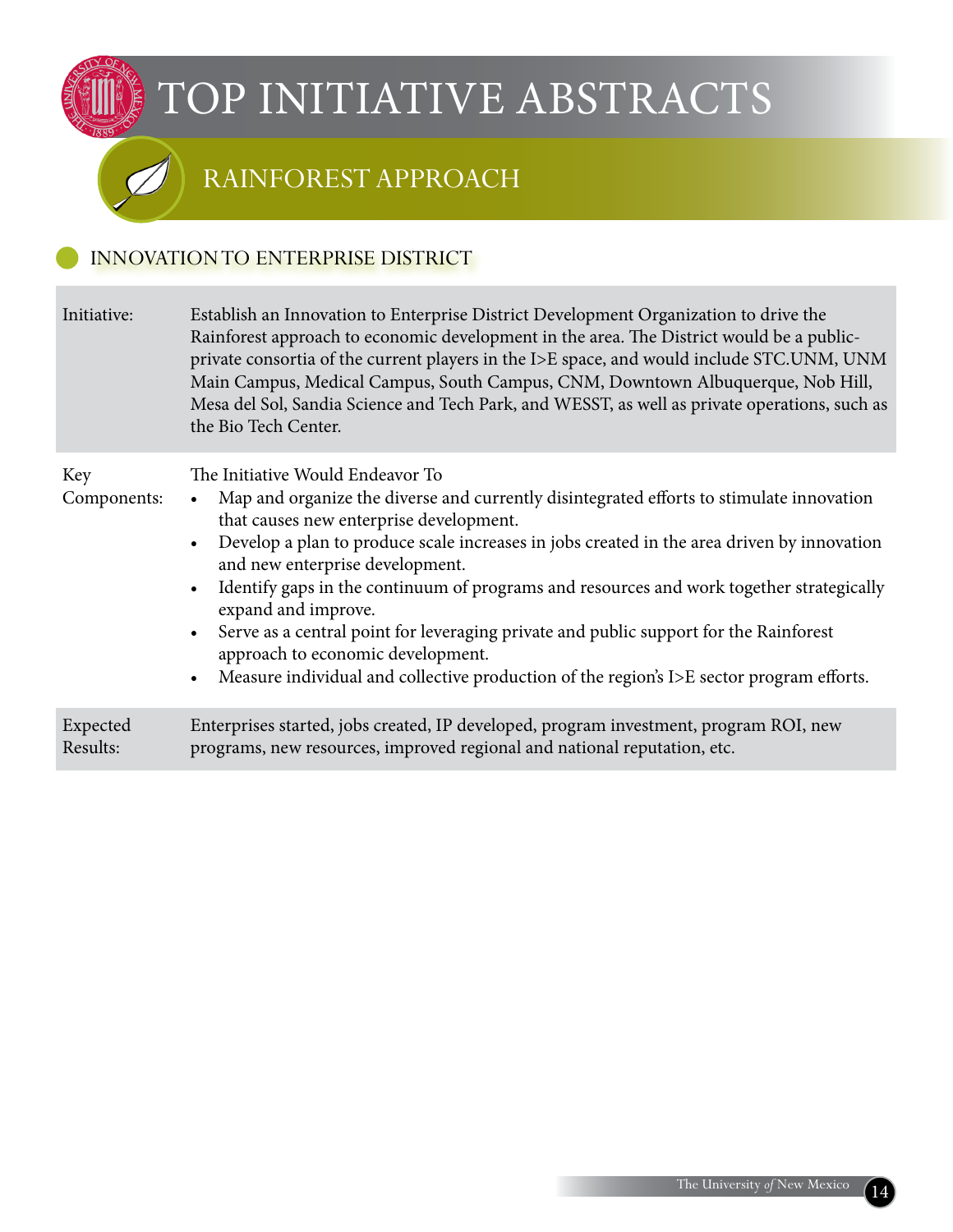### Rainforest approach

#### Live/innovate/play Complex

| Initiative           | Design, develop and manage an extended stay, mixed-use complex, where students and<br>community members keystone players can reside, innovate and collaborate on building<br>enterprises and recreate in a purpose built supported environment for innovation and<br>entrepreneurship. Space would be reserved for active innovators, entrepreneurs and<br>"Keystone Species."                                                      |
|----------------------|-------------------------------------------------------------------------------------------------------------------------------------------------------------------------------------------------------------------------------------------------------------------------------------------------------------------------------------------------------------------------------------------------------------------------------------|
| Key<br>Components:   | The complex would include<br>Resident dorms for students trying to start businesses<br>$\bullet$<br>Resident hotel, apartments and condos<br>$\bullet$<br>Collaborative work space, solopreneurs co-working space<br>$\bullet$<br>Enterprise development suites<br>$\bullet$<br>Rapid prototyping, 3D printing fab<br>$\bullet$<br>Business planning and development services<br>$\bullet$<br>Retail amenities<br>Concierge service |
| Expected<br>Results: | A global showcase for UNM's ability and program commitment to driving innovation and its<br>conversion to commerce.                                                                                                                                                                                                                                                                                                                 |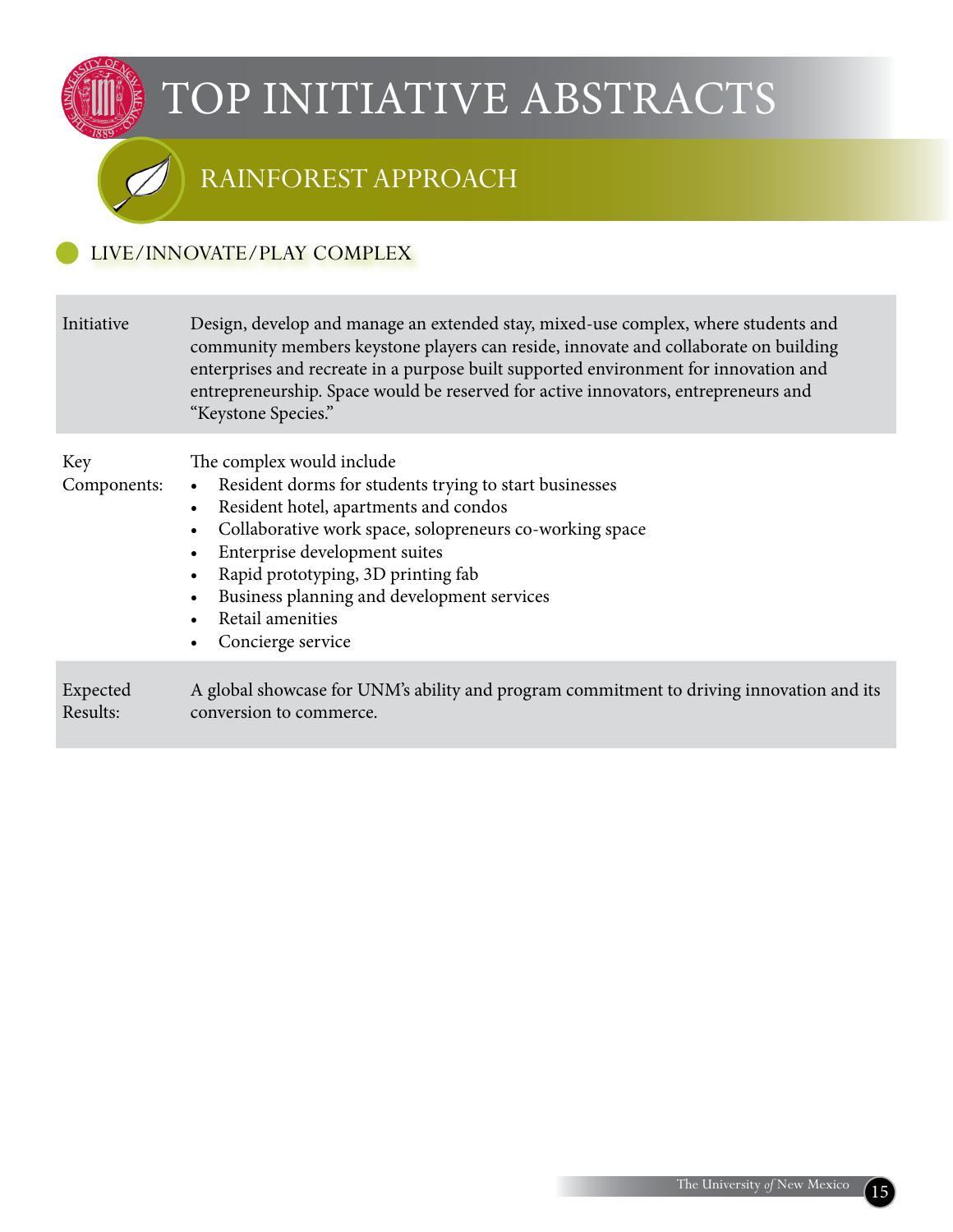## Rainforest approach

#### UNM Low Tech Incubator

| Initiative           | Establish an on campus Low Tech Incubator to encourage innovation and enterprise<br>development of new economic base enterprises, which are not science or technology based<br>and or do not require extensive intellectual property protection. The program would promote<br>entrepreneurship among faculty, students and community members in areas such as health<br>services, manufacturing, sports, tourism, education, applied research, consulting, social<br>services, art and culture, government services, public administration, environmental services,<br>architecture, logistics, etc. The Low Tech Incubator could function as a sister organization to<br>STC.UNM or a stand-alone operation. |
|----------------------|---------------------------------------------------------------------------------------------------------------------------------------------------------------------------------------------------------------------------------------------------------------------------------------------------------------------------------------------------------------------------------------------------------------------------------------------------------------------------------------------------------------------------------------------------------------------------------------------------------------------------------------------------------------------------------------------------------------|
| Key<br>Components:   | Conduct an expanded on campus ideation campaign to increase the number and quality<br>$\bullet$<br>of new enterprise starts.<br>Establish a network of ideation Labs (could start with a campus wide business idea contest<br>$\bullet$<br>with a roving Ideation lab)<br>Tourism, Sports and Entertainment Lab<br>$\bullet$<br>Independent Consulting Services Lab<br>$\bullet$<br>Health Services lab<br>Energy, Water and Environment Lab<br>$\bullet$                                                                                                                                                                                                                                                     |
| Expected<br>Results: | A scale increase in the number of new business and job created from non-technical<br>innovation from UNM.                                                                                                                                                                                                                                                                                                                                                                                                                                                                                                                                                                                                     |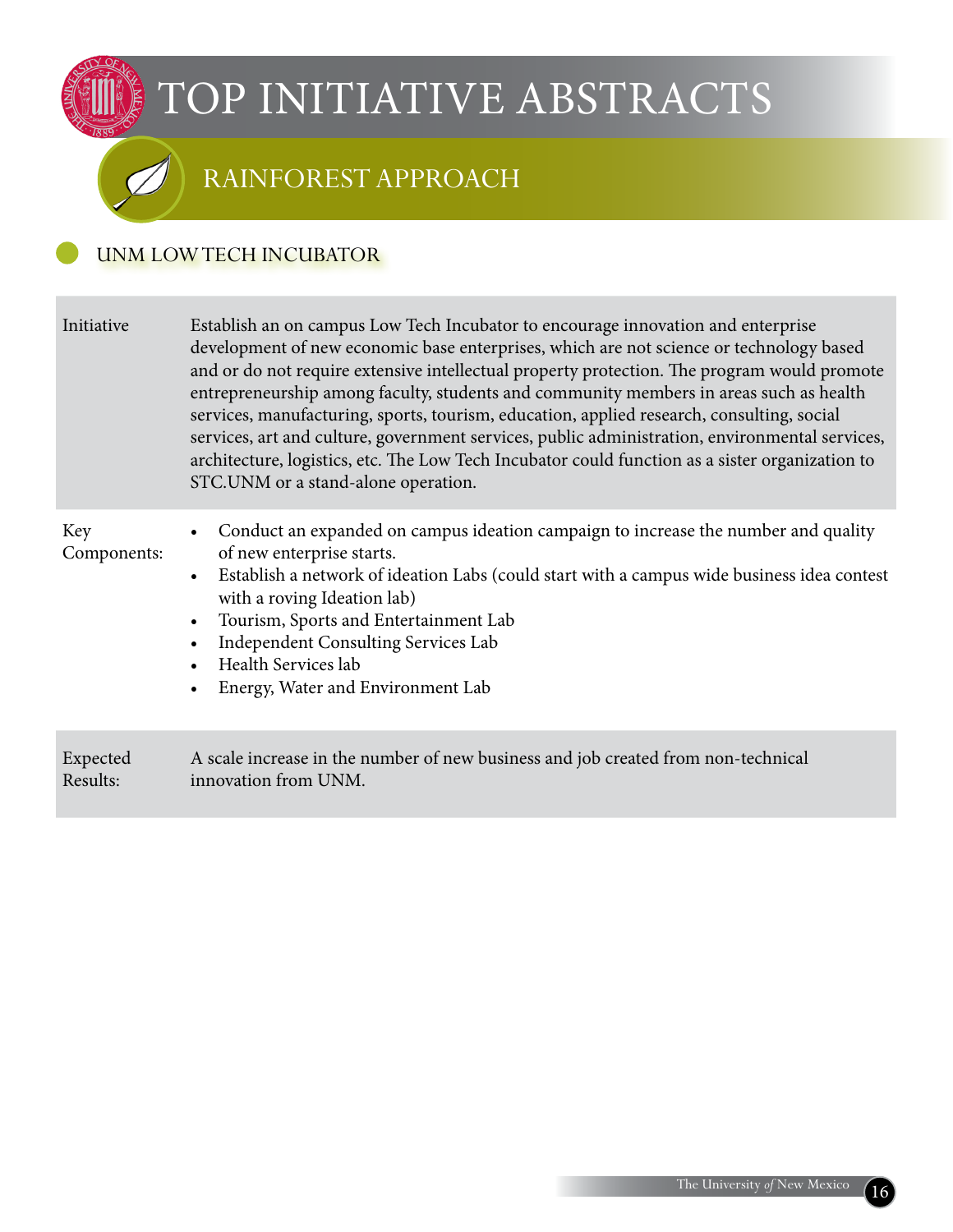### Rainforest approach

#### Ideationto Enterprise Campaign

| Initiative           | Build an on-campus campaign to promote innovation and new economic base enterprise<br>development from UNM faculty, students and community members. The campaign is<br>envisioned as an expanding series of small brainstorming events and cross discipline mixers<br>around campus, where problems are discussed, new products and services are conceived<br>and enterprise teams are formed. The ideas produced are fed into a series of high profile<br>presentation events, where the most promising are invited to participate in compressed<br>weekend business planning retreats.<br>Science and technology based innovations requiring patent protection would be routed to<br>the STC.UNM, while low or no tech projects would be worked through an allied non-tech<br>incubation program for development and launch. |
|----------------------|--------------------------------------------------------------------------------------------------------------------------------------------------------------------------------------------------------------------------------------------------------------------------------------------------------------------------------------------------------------------------------------------------------------------------------------------------------------------------------------------------------------------------------------------------------------------------------------------------------------------------------------------------------------------------------------------------------------------------------------------------------------------------------------------------------------------------------|
| Key<br>Components:   | Informal, cross discipline mixers, where faculty and students from one department host<br>$\bullet$<br>an innovation mixer from another.<br>Friday's open ideation session conducted in the Student Union Food Court held weekly<br>$\bullet$<br>from 3-5 pm.<br>Weekend business planning workshops and retreats.<br>$\bullet$<br>Monthly UNM-hosted Ignite presentation programs feeding an annual or semi-annual<br>$\bullet$<br>TEDx Innovation Event at Popejoy Hall.<br>A "Best in the World" promotion campaign that celebrates UNM faculty who have risen<br>$\bullet$<br>to the top of their field.                                                                                                                                                                                                                   |
| Expected<br>Results: | A scale increase in the number of economic base enterprises started at UNM<br>$\bullet$<br>A scale increase in the number of ideas for starting new economic base business feeding<br>$\bullet$<br>business incubation programs<br>Improved faculty and student culture for innovation and entrepreneurship,<br>$\bullet$<br>Improved communication between academic departments<br>$\bullet$<br>Increased awareness of UNM's role in innovation driven economic development.<br>$\bullet$                                                                                                                                                                                                                                                                                                                                     |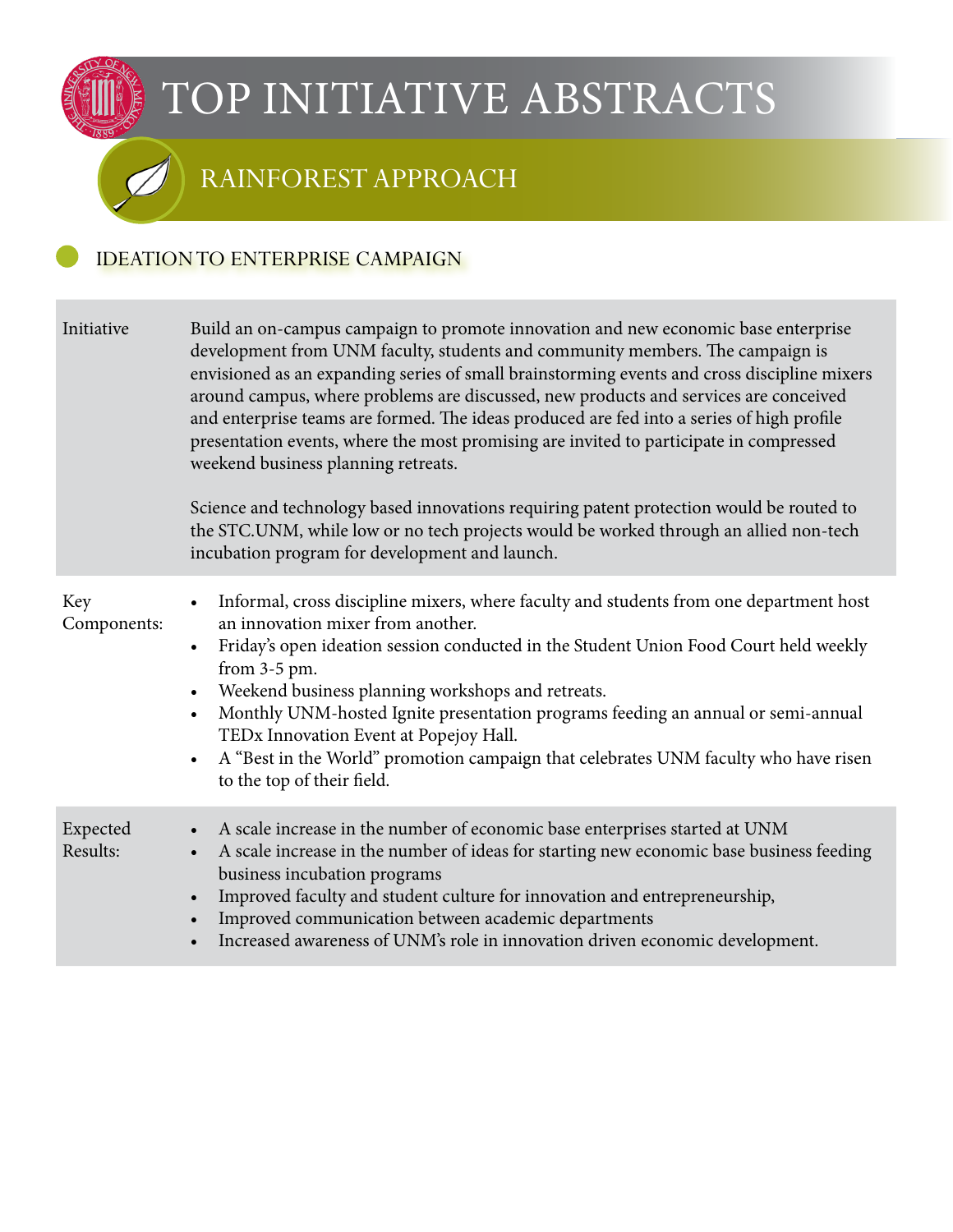### Employer - sector approach

#### UNM FEDERAL CONTRACT MANAGEMENT INITIATIVE

| Initiative:          | UNM develops the capacity and the teams required to compete for win and hold of the major<br>federal management contracts, with significant economic impact on the economic base of the<br>state, such as Sandia National Labs, Los Alamos National Labs, Waste Isolation Pilot Project,<br>etc. |  |
|----------------------|--------------------------------------------------------------------------------------------------------------------------------------------------------------------------------------------------------------------------------------------------------------------------------------------------|--|
| Key<br>Components:   | A regularly scheduled quarterly meeting of UNM President and Lab directors to strategize<br>on downsizing issues and economic development opportunities<br>A Program Management Pursuit Team<br>A mutual post doc exchange program                                                               |  |
| Expected<br>Results: | Stop loss of the administrative transfer of thousands of economic base jobs and contracts<br>from New Mexico to other states with stronger congressional delegations. (1,000-3,000 jobs)                                                                                                         |  |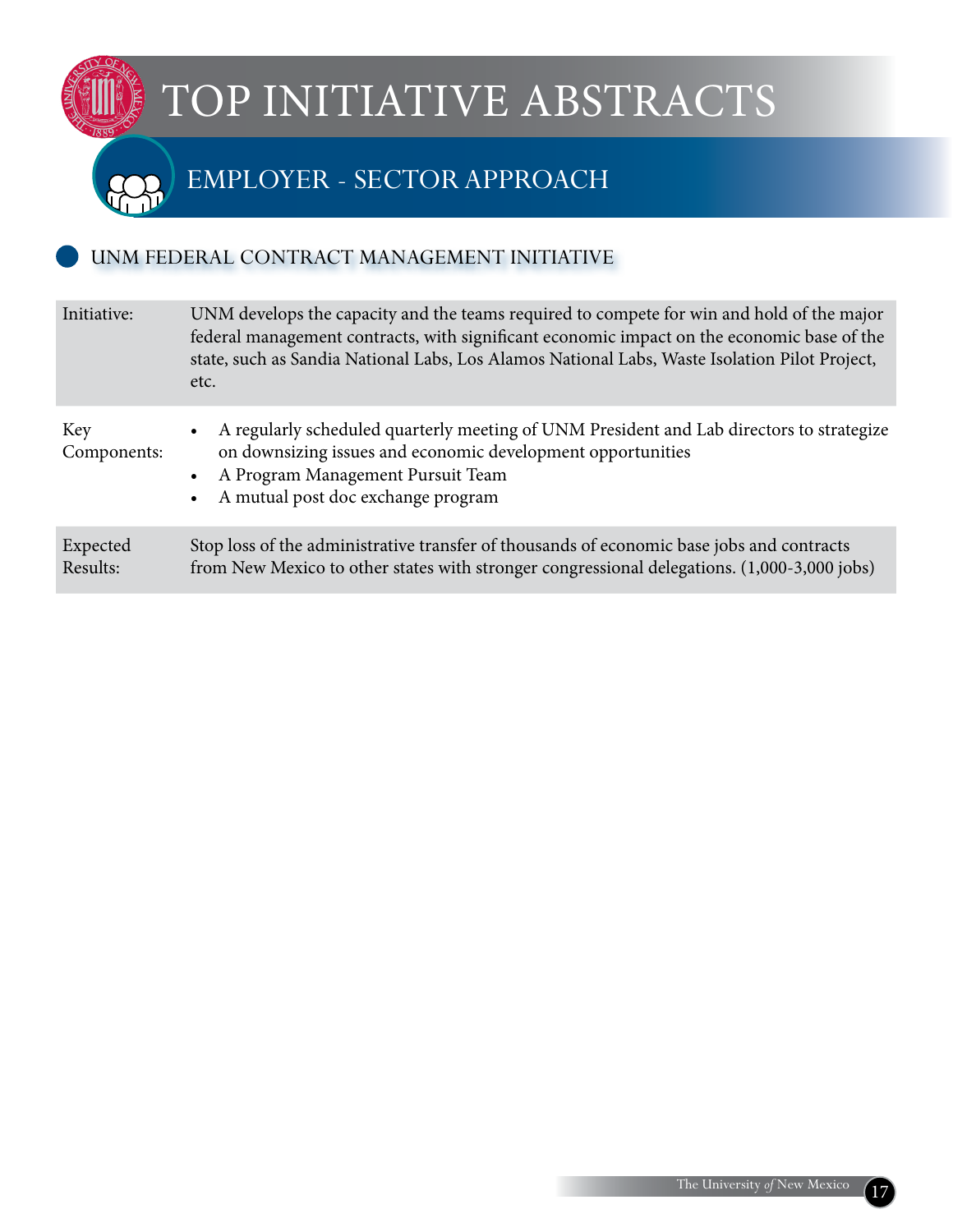### Employer - sector approach

#### NM REGIONAL PROCUREMENT COLLABORATIVE

| Initiative:         | Organize the region's major purchasing vendors to book more business from the region's<br>major procurement sources, allowing local enterprises to grow faster and create more local<br>jobs. UNM would help grow the program by partnering with the City of Albuquerque's<br>ABQ Thrive program and other similar efforts underway in the region, such as NM Bio's<br>Purchasing Collaborative Initiative, Sandia National Lab's Vendor Matching Program, and<br>Rio Rancho EDC's procurement program. The program would endeavor to systematically<br>subscribe, connect and promote business transactions between the major buyers and<br>suppliers in the region, through a DEX online registry. |
|---------------------|------------------------------------------------------------------------------------------------------------------------------------------------------------------------------------------------------------------------------------------------------------------------------------------------------------------------------------------------------------------------------------------------------------------------------------------------------------------------------------------------------------------------------------------------------------------------------------------------------------------------------------------------------------------------------------------------------|
| Key<br>Components:  | Marketing – media campaign<br>$\bullet$<br>Supplier contact and registration campaign<br>$\bullet$<br>Supplier side registry - DEX online system<br>$\bullet$<br>A major buyers collaborative<br>$\bullet$<br>Vendor-buyer matching conferences<br>$\bullet$<br>Marginal procurement volume and job creation<br>$\bullet$                                                                                                                                                                                                                                                                                                                                                                            |
| Expected<br>Results | More projects funded, more retained in NM over the maturation process, a return of between<br>3:1 and 11:1 on the resources invested, \$1 billion commitment over 10 years, which could<br>mean more than an additional \$6 billion invested in NM's economy over the next decade, and<br>an incremental jobs impact of more than 40,000 new high wage jobs created.                                                                                                                                                                                                                                                                                                                                 |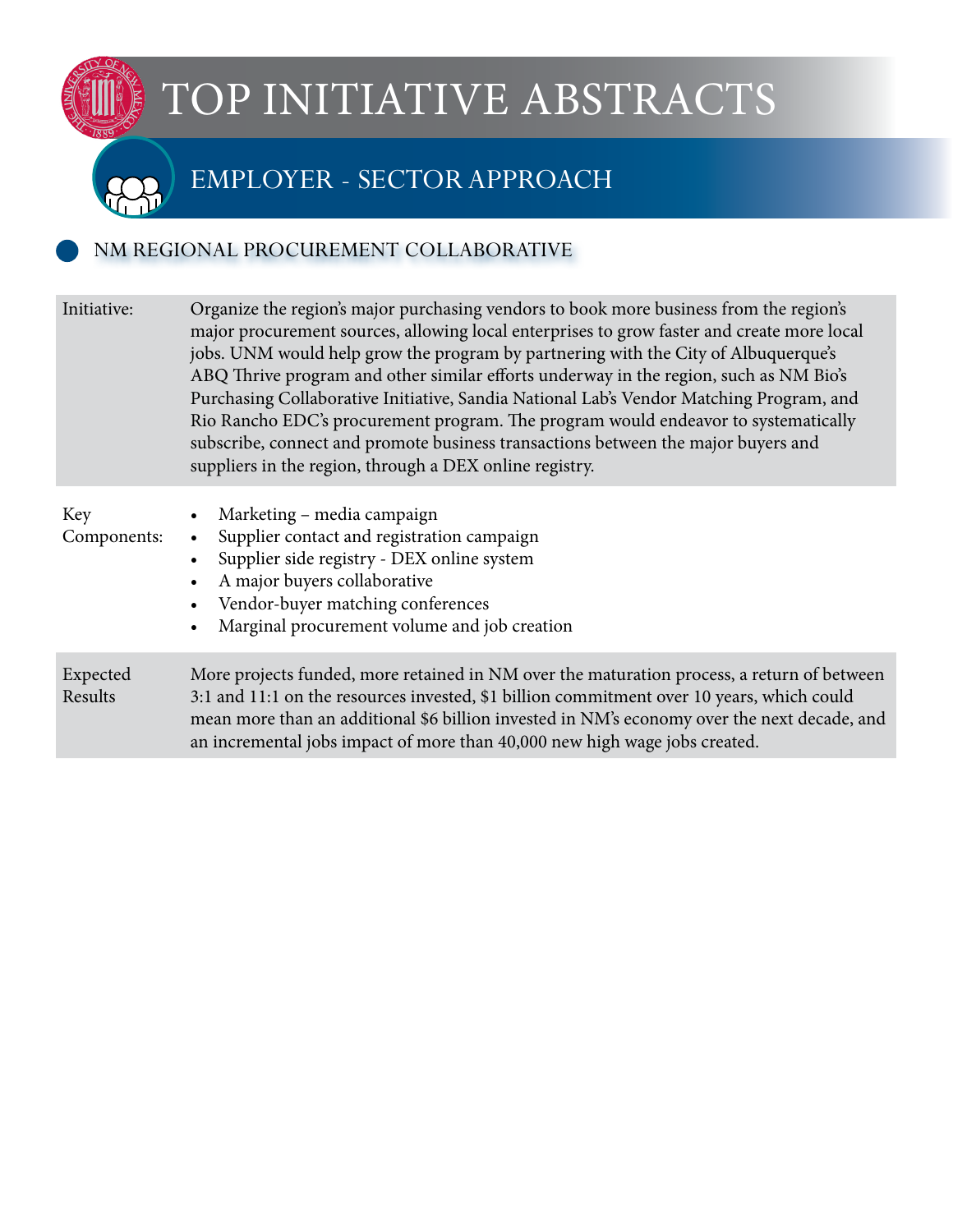### Employer - sector approach

#### UNM INTERNAL ECONOMIC BASE GROWTH

| Initiative:          | UNM is an economic base employer, in its own right, when research, education, applied<br>research and services are paid for by out of state taxpayers, students or customers. Jobs added<br>by UNM, as a result of out of state income employment, grows the economic base of the<br>region and causes a proportional increase in local service sector jobs. The University should<br>develop a strategy to systematically develop, track its economic base contribution to the<br>region over time and communicate it to state and local government leaders and the public. |  |
|----------------------|------------------------------------------------------------------------------------------------------------------------------------------------------------------------------------------------------------------------------------------------------------------------------------------------------------------------------------------------------------------------------------------------------------------------------------------------------------------------------------------------------------------------------------------------------------------------------|--|
| Key<br>Components:   | An internal UNM economic base development plan<br>$\bullet$<br>External media relations and communications program to promote results<br>$\bullet$                                                                                                                                                                                                                                                                                                                                                                                                                           |  |
| Expected<br>Results: | • A scale increase in the number of new jobs funded by out-of-state revenue sources                                                                                                                                                                                                                                                                                                                                                                                                                                                                                          |  |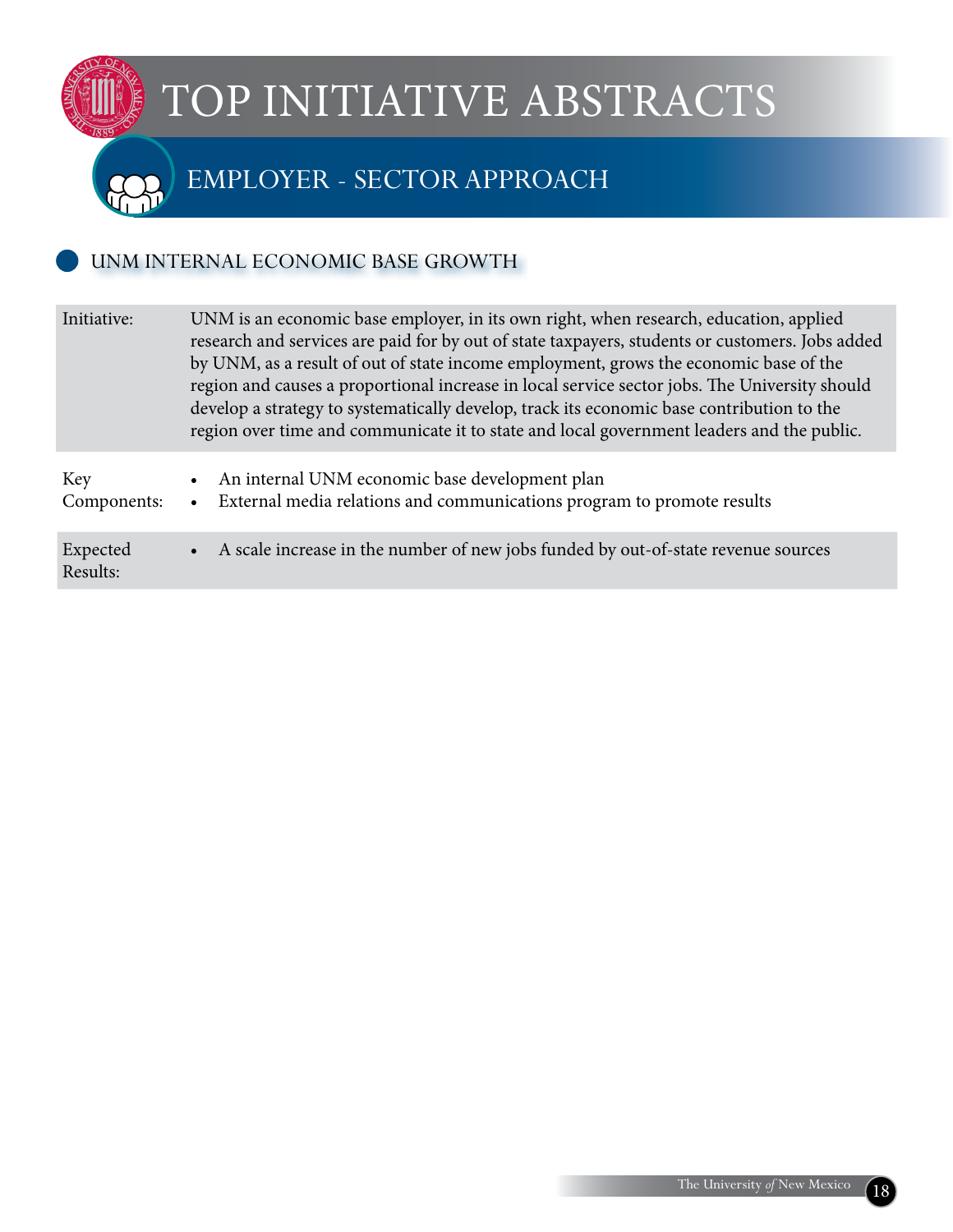### Employer - sector approach

#### EMPLOYER ENGAGEMENT

| Initiative:          | More closely align the interests of UNM and employers in the community. Organize the<br>University to systematically engage the region's private and public employers to match<br>practical academic and research assets to needs of employers. An employer engagement<br>strategy will serve a broad spectrum of mutual objectives in areas including: development<br>of new products, services and markets, technological and process improvement, marketing,<br>state and local expansion and retention efforts, workforce development, student success and<br>job placement, cultural conversion, political capital, development, applied research work,<br>fundraising, etc.                                                                                                                                                                                                                                                                                  |
|----------------------|--------------------------------------------------------------------------------------------------------------------------------------------------------------------------------------------------------------------------------------------------------------------------------------------------------------------------------------------------------------------------------------------------------------------------------------------------------------------------------------------------------------------------------------------------------------------------------------------------------------------------------------------------------------------------------------------------------------------------------------------------------------------------------------------------------------------------------------------------------------------------------------------------------------------------------------------------------------------|
| Key<br>Components:   | A comprehensive employer engagement plan, beginning with documenting and tracking<br>$\bullet$<br>current engagement activity<br>A campus wide expansion of Anderson School's Speakers Bureau Program<br>$\bullet$<br>An in-house marketing and booking agent to promote, manage and track engagement<br>$\bullet$<br>Systematic engagement with the 350 plus trade associations in the region<br>$\bullet$<br>Expansion of existing UNM/employer engagement initiatives targeting Lobo owned or<br>$\bullet$<br>operated economic base employers in the region.<br>Employer internship and mentorship opportunities development tied to future job<br>$\bullet$<br>placement<br>Partnerships with state and local expansion and retention programs<br>$\bullet$<br>Partnerships with employers being recruited by state and local economic development<br>$\bullet$<br>organizations<br>Research and technology/business solutions matching services<br>$\bullet$ |
| Expected<br>Results: | Increased economic base job creation, new economic base employer expansions and<br>attraction transactions, stronger community relations, increased applied research and<br>value faculty consulting revenue, stronger alignment of curriculum to the local job market,<br>improved graduation rates, higher placement and retention of graduates, etc.                                                                                                                                                                                                                                                                                                                                                                                                                                                                                                                                                                                                            |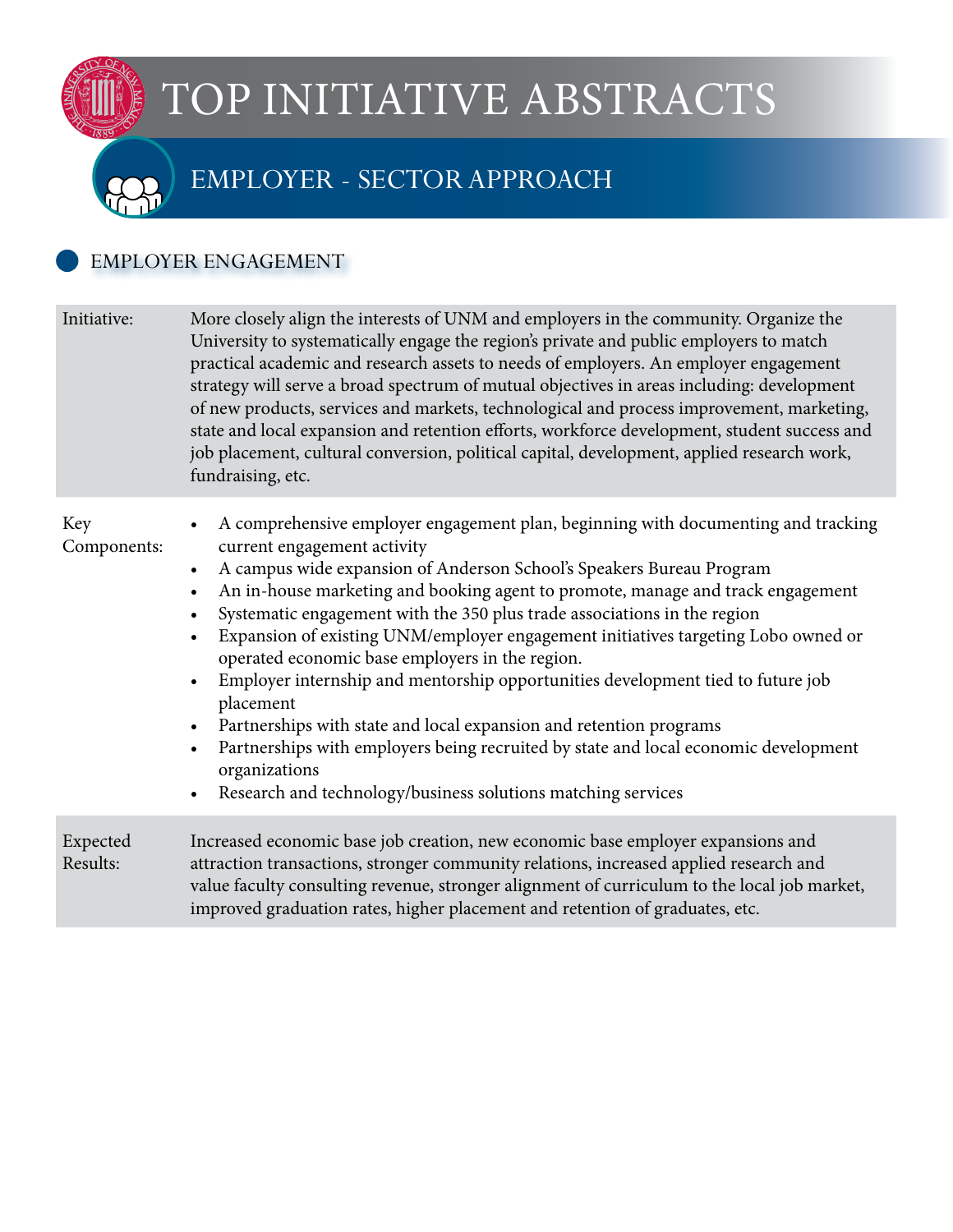### Employer - sector approach

#### HEALTHAND BIO MED

IMAL

| Initiative:          | UNM Health Services and the Albuquerque Chamber of Commerce work to develop a<br>comprehensive, regional economic development strategy. UNM is in a unique position to lead<br>the planning, development and execution of a strategy to help New Mexico communities plan<br>for and develop the additional new service delivery enterprises, and the qualified workers<br>needed to staff them. UNM's bio-medical science and engineering schools and applied<br>research faculty are in a position to invent and bring to market new products and services.                                                                                                                                                                                                                            |  |
|----------------------|-----------------------------------------------------------------------------------------------------------------------------------------------------------------------------------------------------------------------------------------------------------------------------------------------------------------------------------------------------------------------------------------------------------------------------------------------------------------------------------------------------------------------------------------------------------------------------------------------------------------------------------------------------------------------------------------------------------------------------------------------------------------------------------------|--|
| Key<br>Components:   | Apply UNM's leadership position in economic analysis, public health research education<br>$\bullet$<br>and delivery, to define the opportunity and unify key players behind a strategic planning<br>effort.<br>An enterprise development strategy designed to help communities expand, retain, recruit<br>$\bullet$<br>and start up additional healthcare deliver service enterprises.<br>A workforce development strategy designed to help communities develop, retain and<br>$\bullet$<br>attract the thousands of new healthcare workers needed.<br>Restart of NM Bio Tech and advancement of their mission to collaborate with groups,<br>$\bullet$<br>companies, students, professional organizations.<br>Participation in Thrive ABQ's regional procurement program.<br>$\bullet$ |  |
| Expected<br>Results: | Accelerated expansion of existing healthcare employers, creation of hundreds of new<br>businesses.                                                                                                                                                                                                                                                                                                                                                                                                                                                                                                                                                                                                                                                                                      |  |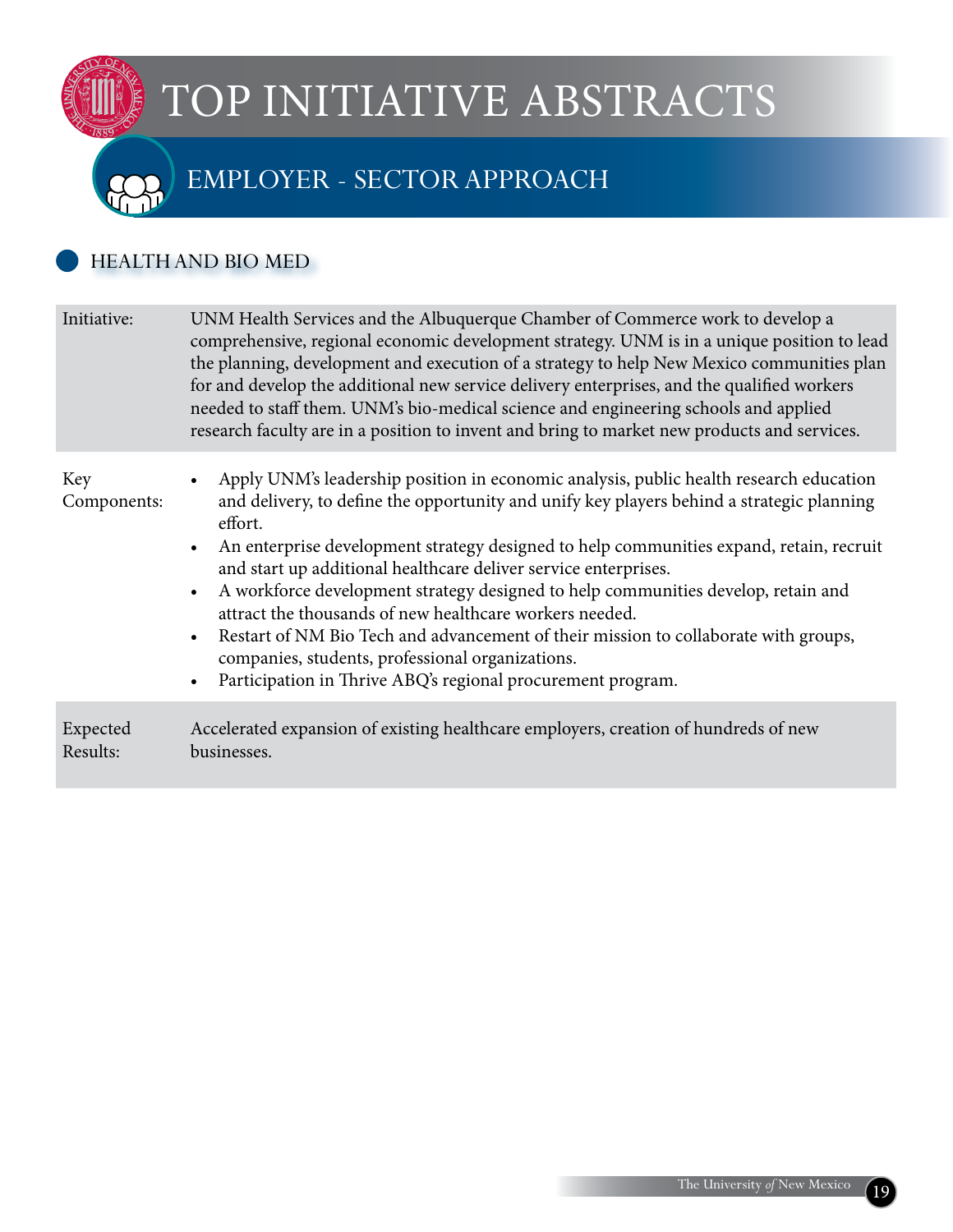### Employer - sector approach

#### **SOLOPRENEURS**

 $\mathbb{E}$ 

| Initiative:          | Develop a program to attract, start up and expand economic base jobs, one at a time, by<br>focusing on people who work independently. This is one of New Mexico's fastest growing<br>economic base sectors, and it is completely ignored by existing job creation strategies.<br>Freelancers, consultants and other independent workers, currently account for 18,000<br>economic base jobs in NM (more than manufacturing) and 16 million workers nationwide.<br>Looming cutbacks of federal spending in NM will produce a windfall of highly educated<br>unemployed local residents who could be converted into independent 1099 contractors,<br>consultants and solopreneurs. |
|----------------------|----------------------------------------------------------------------------------------------------------------------------------------------------------------------------------------------------------------------------------------------------------------------------------------------------------------------------------------------------------------------------------------------------------------------------------------------------------------------------------------------------------------------------------------------------------------------------------------------------------------------------------------------------------------------------------|
| Key<br>Components:   | A compelling value proposition of incentives and support services<br>$\bullet$<br>A shared services platform, co-working space and incubator capacity for those working<br>$\bullet$<br>independently<br>An online membership marketing and services delivery system<br>$\bullet$<br>Program for systematic conversion of local unemployed and underemployed residents<br>$\bullet$<br>into high value independent work<br>Recruiting of high value solopreneurs from out of state through tourism alliance with<br>$\bullet$<br>residential real estate and home building industry<br>Increasing the productivity and earnings of existing independent workers<br>$\bullet$     |
| Expected<br>Results: | Thousands of new jobs created from a proliferation of independent worker economic<br>$\bullet$<br>development programs around the state<br>Retention of local science, technical and management talent<br>$\bullet$<br>Planning and organization of a statewide economic development program<br>$\bullet$<br>Establish a pilot program for laid off and gradually retiring federal workers<br>$\bullet$                                                                                                                                                                                                                                                                          |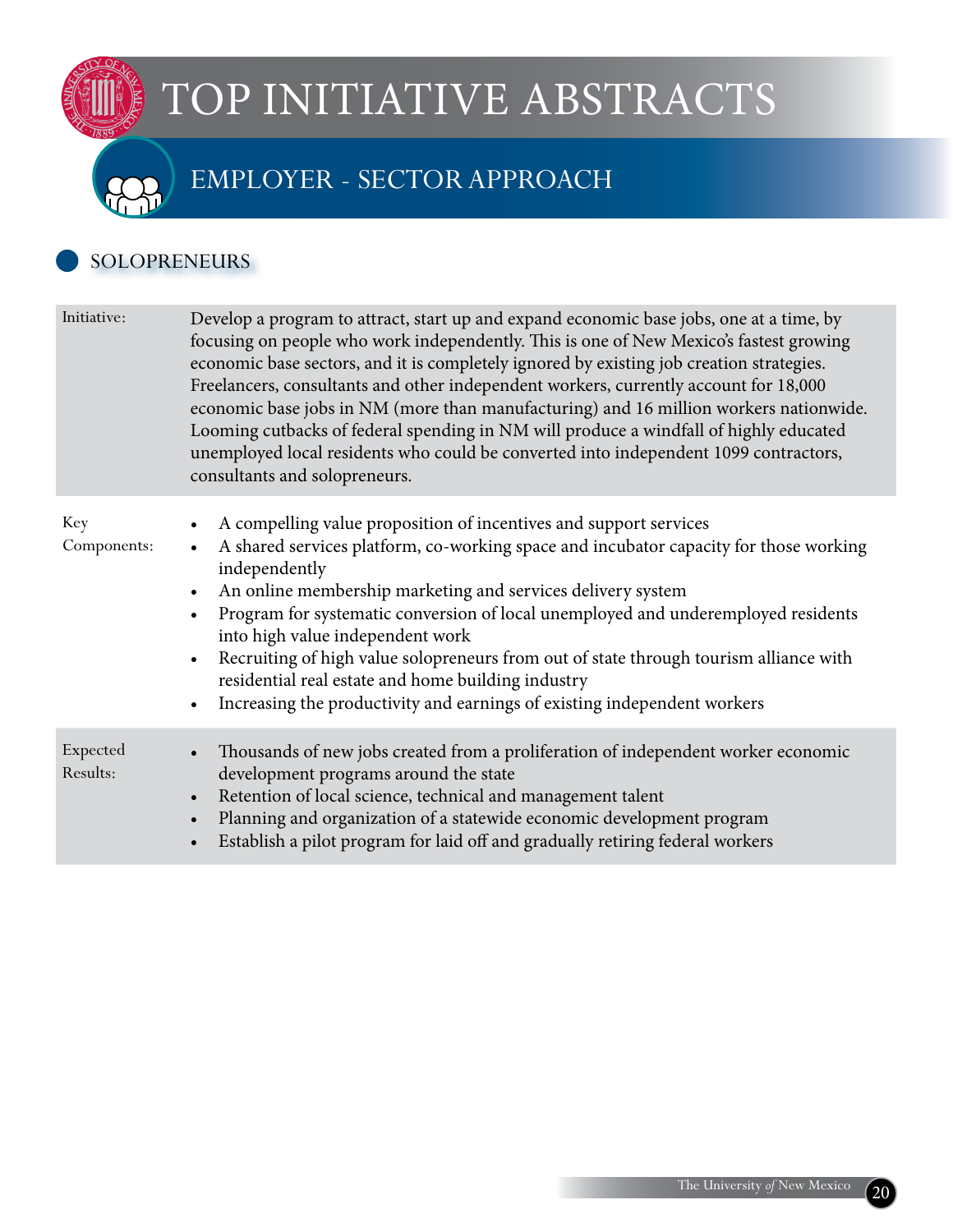### Employer - sector approach

#### ADVANCED COMPUTING AND CYBER SECURITY

 $\mathbb{E}$ 

| Initiative:          | Establish an Advanced Commuting - Cyber Security Innovation and Enterprise Center<br>to leverage the local concentration of computer science expertise, telecom infrastructure<br>and computing power present in the region to capitalize on the surge in public and private<br>sector investment in protection of proprietary systems, databases, financial transactions<br>and personal identities. The initiative would create a regional Advanced Computing<br>innovation and enterprise development platform that would allow state and local, public and<br>private interests to be used by the University, business and government public and private<br>sector interests will invest billions in cyber security, in the decade ahead, creating a major<br>opportunity. |  |
|----------------------|--------------------------------------------------------------------------------------------------------------------------------------------------------------------------------------------------------------------------------------------------------------------------------------------------------------------------------------------------------------------------------------------------------------------------------------------------------------------------------------------------------------------------------------------------------------------------------------------------------------------------------------------------------------------------------------------------------------------------------------------------------------------------------|--|
| Key<br>Components:   | An open commercial platform for research and development, enterprise development and<br>education<br>Formation of a 501(c)3 and application of the Local Economic Development Act (LEDA)<br>$\bullet$<br>to transfer publicly owned equipment and enable local government start up support                                                                                                                                                                                                                                                                                                                                                                                                                                                                                     |  |
| Expected<br>Results: | Thousands of new economic base jobs, new economic base enterprises, increased cyber<br>security for UNM, New Mexico institutions, and local businesses, national recognition for<br>UNM.                                                                                                                                                                                                                                                                                                                                                                                                                                                                                                                                                                                       |  |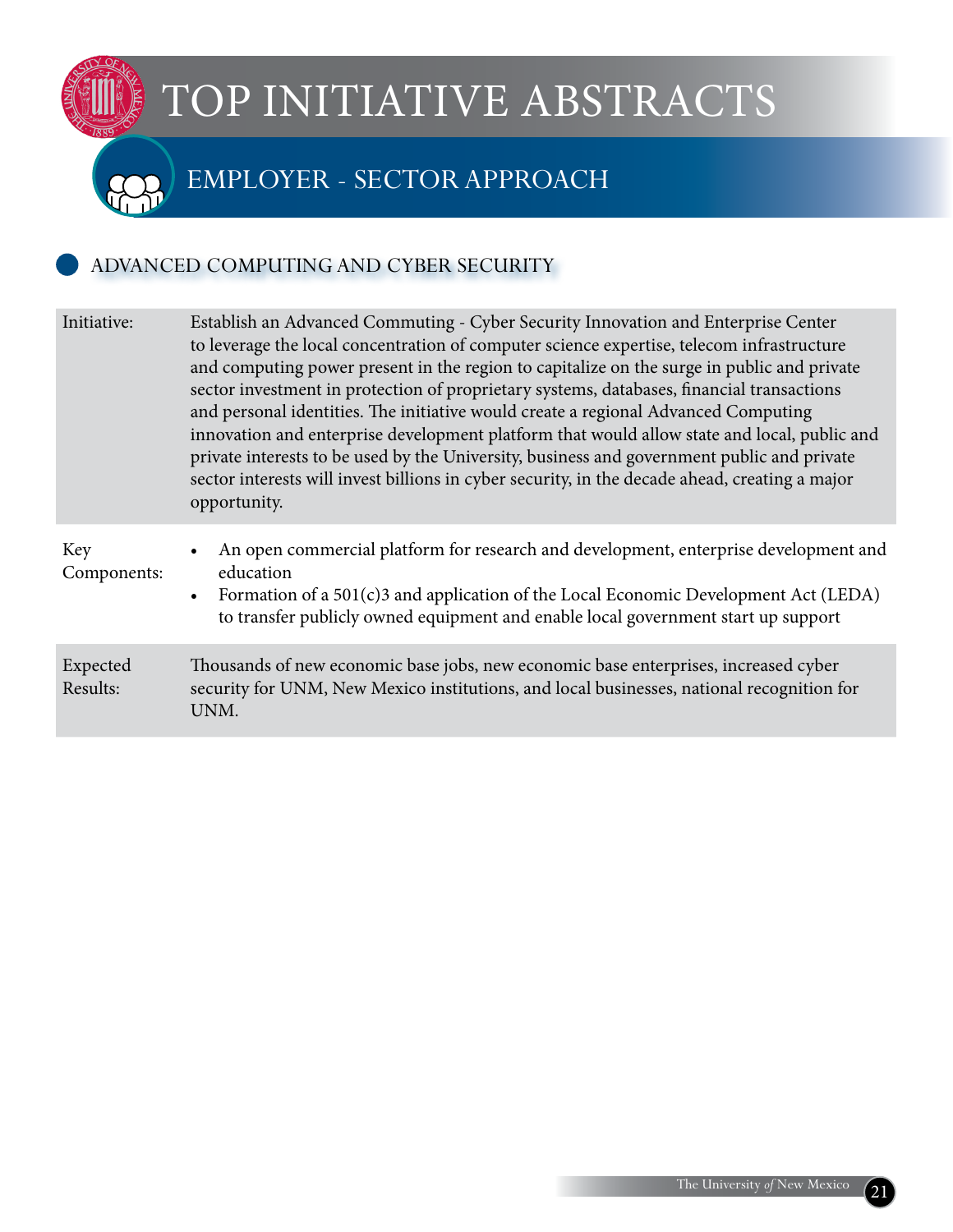### Employer - sector approach

#### ENERGY, WATER & ENVIRONMENT

| Initiative:          | Establish a multi-discipline research and development center to focus on developing and<br>exporting expertise, systems solutions, products and services at the intersection of energy,<br>water and environment. The center would endeavor to create expanding sources of new<br>economic base jobs, by building on the region's wide array of research, development and<br>entrepreneurship initiatives currently underway, to solve the world's challenges related to<br>energy, water and environment. |  |
|----------------------|------------------------------------------------------------------------------------------------------------------------------------------------------------------------------------------------------------------------------------------------------------------------------------------------------------------------------------------------------------------------------------------------------------------------------------------------------------------------------------------------------------|--|
| Key<br>Components:   | An expanded EPSCoR NSF funding initiative<br>$\bullet$<br>The Rio Grande Watershed Collaborative as a local in situ Lab for research, development<br>$\bullet$<br>demonstration                                                                                                                                                                                                                                                                                                                            |  |
| Expected<br>Results: | Economic base job growth from the start up, expansion and recruiting of enterprises that<br>serve the global solutions market in energy, water and environment.                                                                                                                                                                                                                                                                                                                                            |  |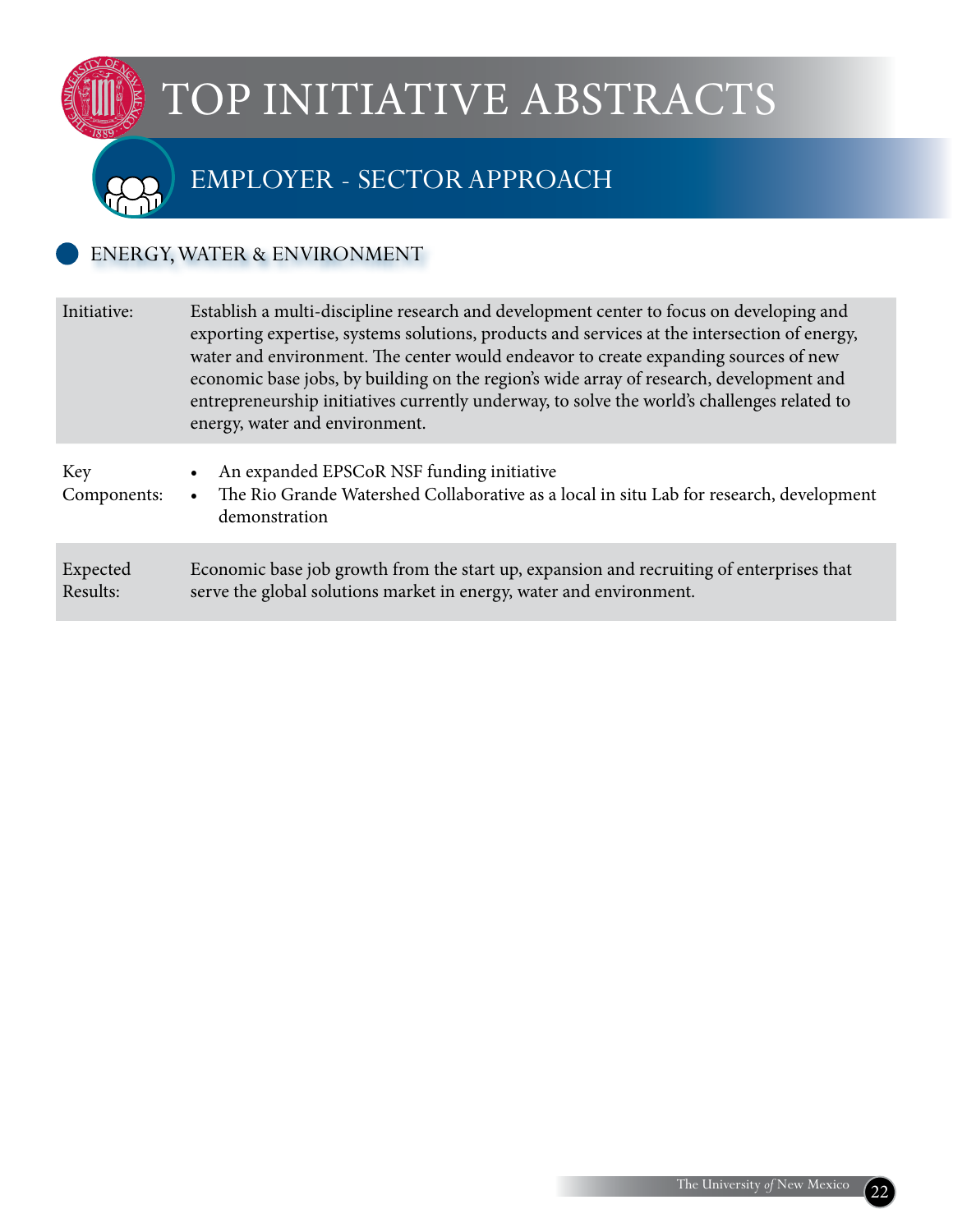### Employer - sector approach

#### TOURISM, SPORTS & ENTERTAINMENT

 $\mathbb{E}$ 

| Initiative:          | Develop a tourism, sports and entertainment corporation focused on elevating and<br>expanding receipts from UNM's and New Mexico's tourism activities and creating new jobs.<br>The program envisions an innovation lab specializing in development and launch of new<br>tourism businesses and events and development of management talent.                                                                                                                                                                                                                                                                                                                                                                                                                                                                                                                                                                                                                                                                                                                                                                                                                                                                                                                                                                                                                                                                                                                                               |  |
|----------------------|--------------------------------------------------------------------------------------------------------------------------------------------------------------------------------------------------------------------------------------------------------------------------------------------------------------------------------------------------------------------------------------------------------------------------------------------------------------------------------------------------------------------------------------------------------------------------------------------------------------------------------------------------------------------------------------------------------------------------------------------------------------------------------------------------------------------------------------------------------------------------------------------------------------------------------------------------------------------------------------------------------------------------------------------------------------------------------------------------------------------------------------------------------------------------------------------------------------------------------------------------------------------------------------------------------------------------------------------------------------------------------------------------------------------------------------------------------------------------------------------|--|
| Key<br>Components:   | UNM Tourism Lab: Establish an ideation to enterprise lab to stimulate the development<br>of new tourism attractions, amenities and peak experience destinations throughout the<br>state. Use the lab to create new tourism attractions and experiences and help bring them<br>to market. Provide consulting for rural communities. Operate and market programs<br>through branch campuses.<br>Recreation Tourism Lab: Develop recreational tourism by encouraging local<br>$\bullet$<br>entrepreneurs to develop a range of fee-based recreation and visitor experiences including<br>stargazing, wildlife watching, geology, paleontology, ecotourism, birding, wilderness<br>experiences, archaeology,<br>NM Cultural Tourism Institute: Establish a cultural tourism education and enterprise<br>$\bullet$<br>development Institute to promote the development of cultural tourism in the state.<br>NM Regional Sports Corporation. Form a regional not -for -profit sports and<br>$\bullet$<br>entertainment company.<br>Albuquerque sports district: Create a district that helps raise the visibility of the city the<br>$\bullet$<br>University and the state by focusing on sports tourism.<br>UNM international soccer invitational: Host an annual international soccer tournament<br>$\bullet$<br>between for men's teams and for women's teams. Goals laid New Mexico's global exposure<br>through sports and by teams from Mexico and other Latin American company countries. |  |
| Expected<br>Results: | Hundreds of thousands of new visitors, hundreds of new businesses, thousands of new jobs,<br>millions in new revenues to UNM, and the region.                                                                                                                                                                                                                                                                                                                                                                                                                                                                                                                                                                                                                                                                                                                                                                                                                                                                                                                                                                                                                                                                                                                                                                                                                                                                                                                                              |  |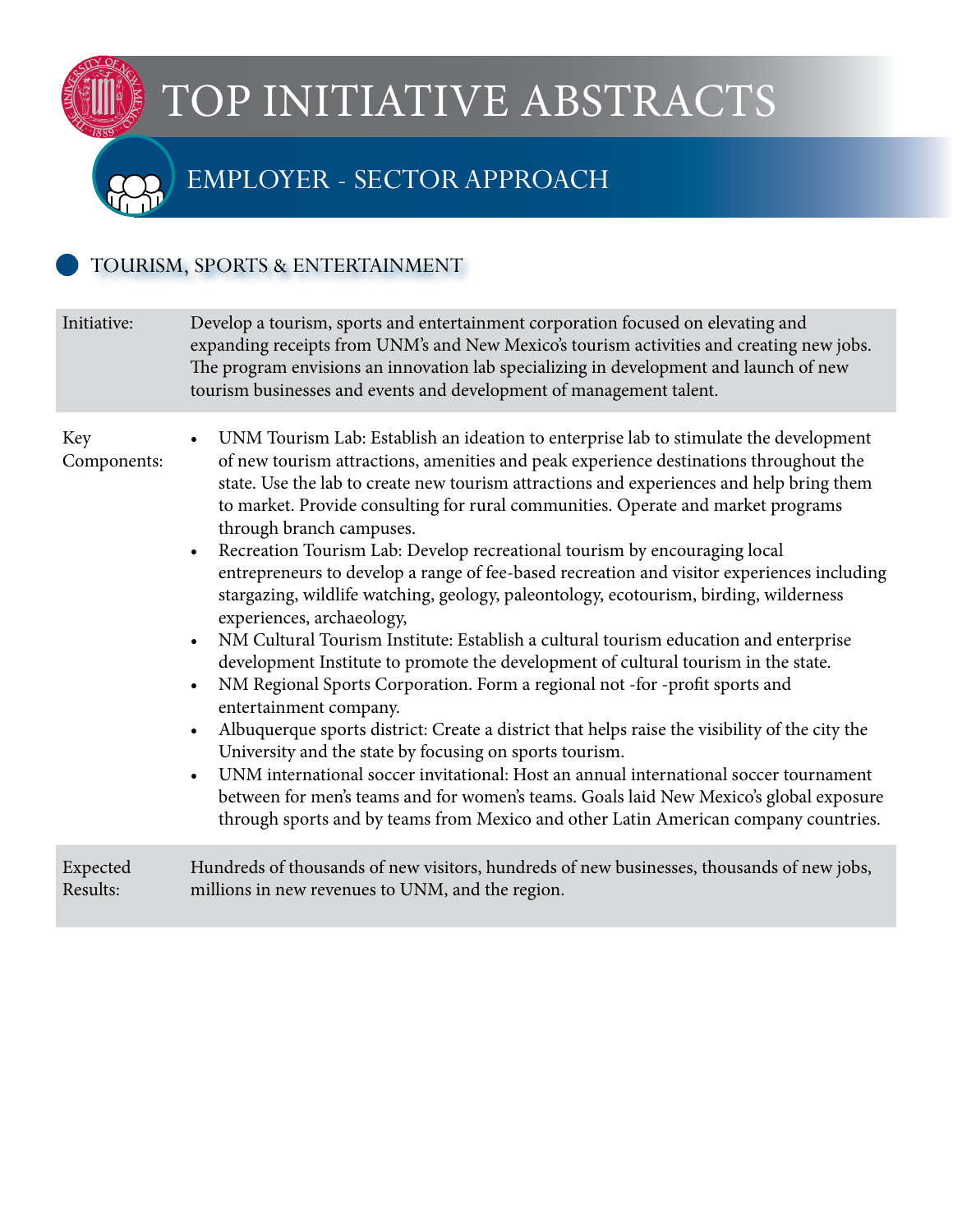

### CAPACITY BUILDING

#### BBER EXPANSION

| Initiative:          | Expand and strengthen the capacity of the BBER to do market research, economic and<br>demographic analysis and strategic planning for state and local job creation, workforce<br>development and business climate improvement efforts.                                                                                                                                                                                                                                                                                                                                                                                                                                                                                                                                                                                                                                                  |  |
|----------------------|-----------------------------------------------------------------------------------------------------------------------------------------------------------------------------------------------------------------------------------------------------------------------------------------------------------------------------------------------------------------------------------------------------------------------------------------------------------------------------------------------------------------------------------------------------------------------------------------------------------------------------------------------------------------------------------------------------------------------------------------------------------------------------------------------------------------------------------------------------------------------------------------|--|
| Key<br>Components:   | Clarification and promotion of a common conceptual framework, nomenclature and<br>methodology for deliberations on economic development at the state and local level.<br>Research and development of a new suite of data sources and predictive analytical tools<br>$\bullet$<br>that help spot local economic and demographic trends to help community and business<br>leaders respond earlier and more strategically.<br>Analytical and reporting tools to help employers, students and prospective workers,<br>$\bullet$<br>education and training institutions and local leaders make better strategic decisions.<br>A think tank to develop and test new job creation and workforce development program<br>$\bullet$<br>approaches.<br>A strategic planning and Community Leadership Institute to help educate and prepare<br>local leaders for a new era in economic development. |  |
| Expected<br>Results: | Clearer more productive deliberation's on economic development issues state-wide, coherent<br>strategic planning and accountability for economic development and workforce development<br>efforts, better accounting for return on incentives, stronger economic development<br>marketing, sales and closing results.                                                                                                                                                                                                                                                                                                                                                                                                                                                                                                                                                                   |  |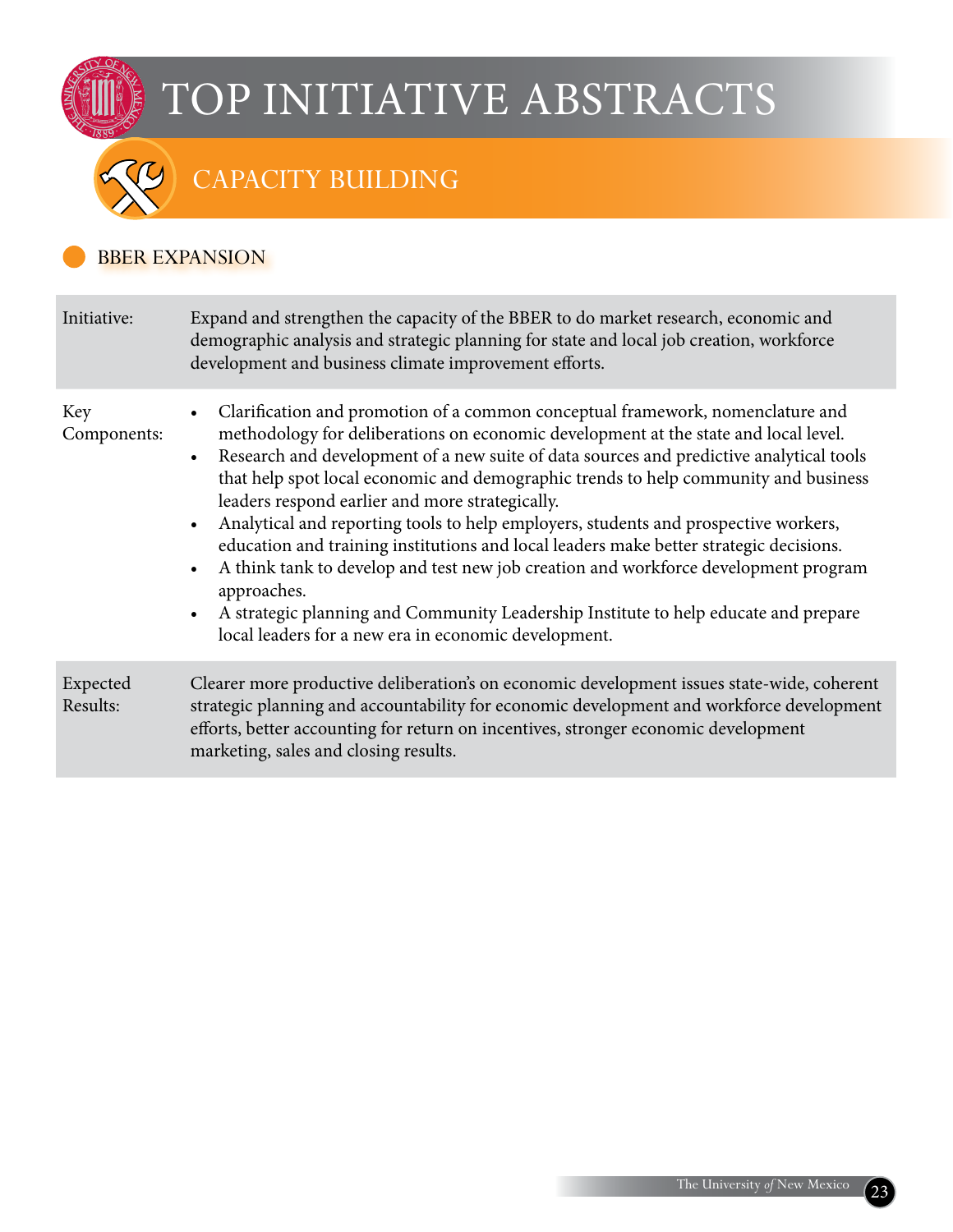### CAPACITY BUILDING

#### CULTURAL CONVERSION INITIATIVE

| Initiative:          | Lead a cultural conversion of New Mexico's academic, business and government communities<br>to prepare for an economy driven by innovation and entrepreneurship.                                                                                                                                                                                                     |  |
|----------------------|----------------------------------------------------------------------------------------------------------------------------------------------------------------------------------------------------------------------------------------------------------------------------------------------------------------------------------------------------------------------|--|
| Key<br>Components:   | Employer engagement program<br>Celebration of faculty and student entrepreneurs<br>Communication of UNM contributions to regional economic development<br>Cognitive skills curriculum<br>Design curriculum<br>Entrepreneurship curriculum<br>Economic development curriculum<br>Ethics curriculum<br>Inter-department design, innovation and entrepreneurship mixers |  |
| Expected<br>Results: | More employers hiring UNM graduates and interns<br>$\bullet$<br>Stronger employer recruiting, expansion and enterprise development results, more<br>economic base jobs created                                                                                                                                                                                       |  |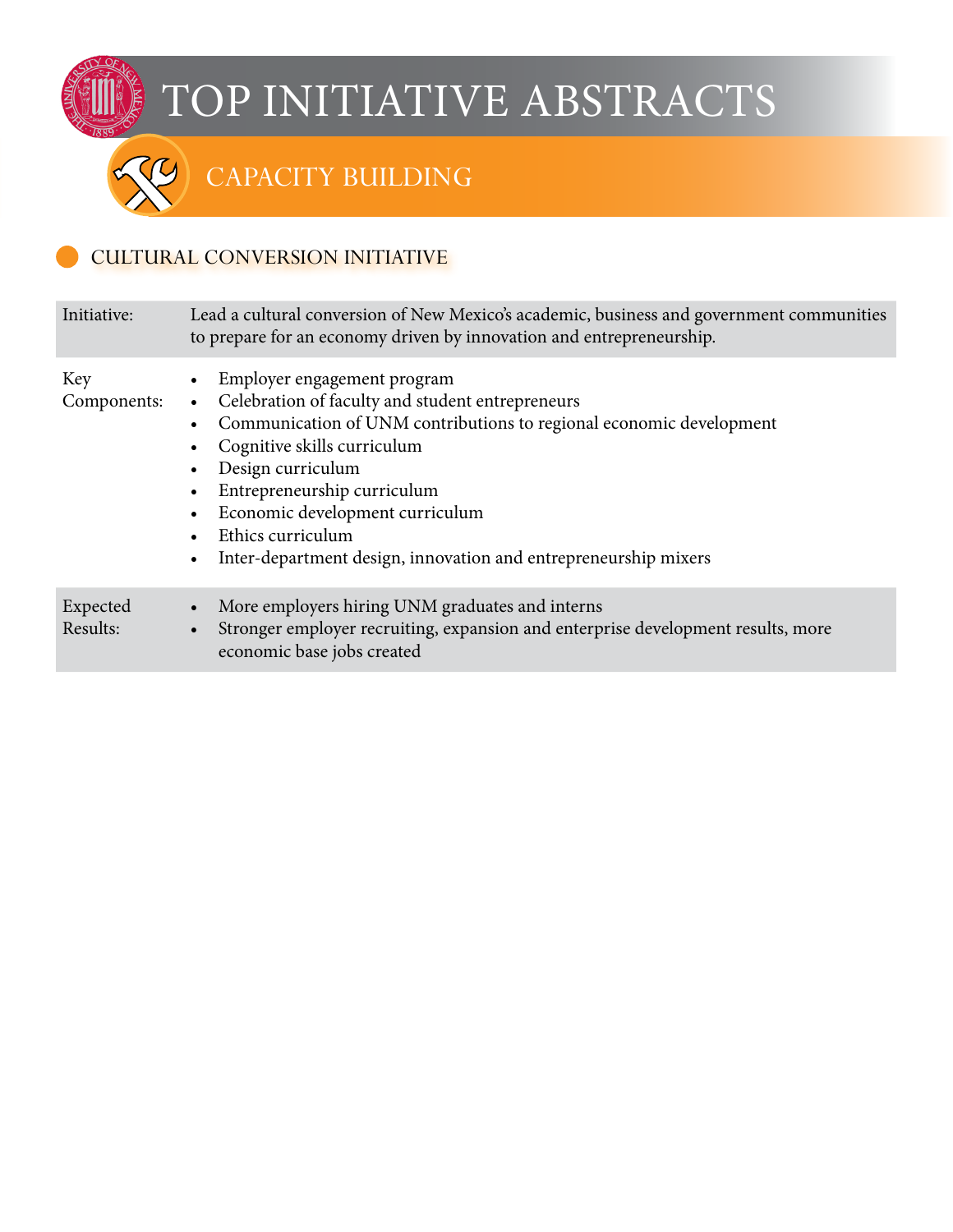

## **CONCLUSION**

While the President and his leadership team have begun acting on a short list of high priority projects, the majority of the ideas, initiatives and recommendations surfaced during the listening campaign must continue to be sorted, evaluated, prioritized and scheduled for action. Many of the high impact initiatives currently under consideration lack the budget, staffing and formal partnership relationships needed for implementation. Implementation, given today's budget environment, will require generating maximum synergy and leverage from allied program efforts. This will require a new level of cooperation, commitment and engagement inside and outside the University. It is the President's intent to implement the University's economic development agenda without creating an additional bureaucratic subdivision within the University.

President Frank formed an Economic Development Advisory Group to help process the ideas and initiatives that have been generated, and provide advice on development of a program of work. The next step is for the President's executive leadership team and the Economic Development Advisory Group (EDAG) to finish prioritizing and sorting the initiatives under consideration.

### EDAG Members

| Doug Brown (Chair)    | Dean Anderson School of Management, UNM and STC Board<br>Member                                                 |
|-----------------------|-----------------------------------------------------------------------------------------------------------------|
| Sandra Begay-Campbell | STC Board Chair and SNL Tribal Energy Program                                                                   |
| Barbara Brazil        | Deputy Cabinet Secretary, EDD, State of New Mexico                                                              |
| John Chavez           | President, New Mexico Angels                                                                                    |
| Terri Cole            | President, Greater Albuquerque Chamber of Commerce and<br><b>STC.UNM Board Member</b>                           |
| Robert (Bob) Curtis   | CEO, Respira Therapeutics                                                                                       |
| Dale Dekker           | Principal, Dekker/Perich/Sabatini                                                                               |
| Robert Fisher         | Founder, Fisher Leadership Strategy Execution                                                                   |
| <b>Richard Gill</b>   | CEO, TruTouch, member of LaunchPad investors                                                                    |
| Lisa Kuuttila         | President & CEO, STC.UNM                                                                                        |
| Mark Lautman          | Founder, Community Economics Lab                                                                                |
| John T. McGraw        | Professor and Vice President for Research and Economic<br>Development, UNM                                      |
| Eric Prossnitz        | UNM Inventor, faculty member, is leading the Biodesign<br>program at HSC, and is chair of the HSC COI committee |
| Catalin Roman         | Dean, School of Engineering, UNM                                                                                |
| Mathis Shinnick       | Principal, Hanserd Holdings Limited                                                                             |
| Gary Tonjes           | President, Albuquerque Economic Development and STC.<br><b>UNM Board Member</b>                                 |
| Chuck Wellborn        | Former President, Science & Technology Corporation @<br>UNM, Retired                                            |